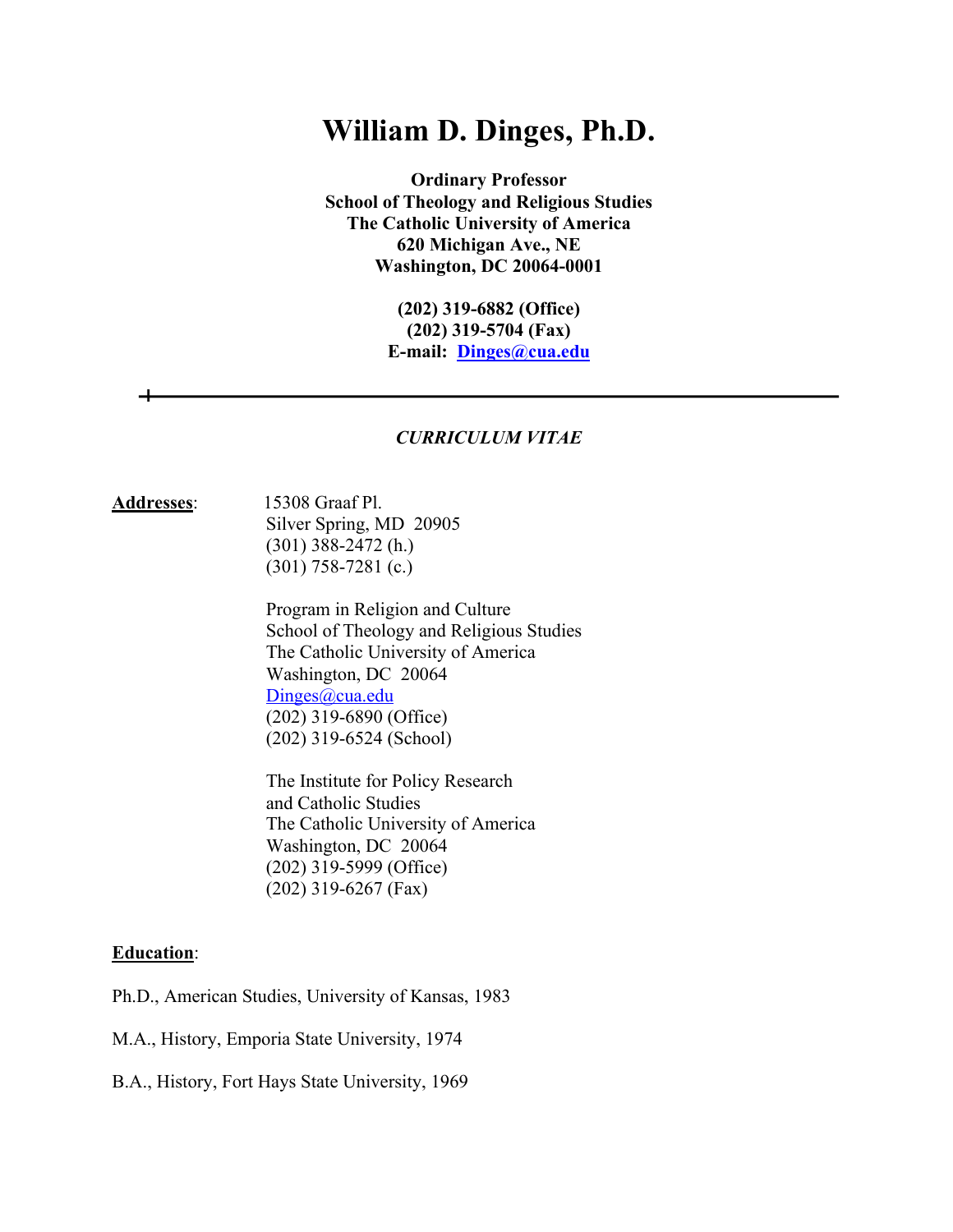# **Subject Areas**:

Religion and Culture; Religion in America; Religious Movements; Roman Catholic Studies; Fundamentalism; Roman Catholic Traditionalism; Religion and Social Change; Religion and Ecology; Religion and Ethnicity; Religion and Globalization; Theory and Method in Religious Studies.

# **Professional Experience**:

Ordinary Professor (2006), School of Theology and Religious Studies, The Catholic University of America, Washington, D.C., 1983 - present.

Fellow, Life Cycle Institute (renamed Institute for Policy Research and Catholic Studies, 2009), The Catholic University of America, Washington, D.C., 1993 – 2003.

Smithsonian Institute, Smithsonian Associates Program, Campus on the Mall, Washington, D.C., 1999, 2019.

Adjunct Faculty, University of Maryland, University College, 1984 - 1985.

Assistant Professor, Philosophy and Religious Studies Department, Ithaca College, Ithaca, New York, 1982 - 1983.

Visiting Assistant Professor, Department of Interdisciplinary Studies, University of Kansas, Lawrence, Kansas, 1981 - 1982.

Adjunct Faculty, Sociology Department, Washburn University, Topeka, Kansas, 1977 - 1981.

Instructor, St. Mary's College, Leavenworth, Kansas, 1977.

Instructor, Extended Studies Division, Columbia College, Columbia, Missouri, 1976; 1979.

Teaching Assistant, Western Civilization Program, University of Kansas, Lawrence, Kansas, 1976 - 1981.

## **Grant-Funded Research**:

\$2000 (with Hispanic Initiatives Committee) from Robert B. Meyer, Jr., Foundation, Inc., to fund a STRS Latino lecture initiative (2013).

\$1,950 from CUA Faculty Grants-in-Aid to fund research on my book on *The Holy Sacrifice in American Catholic Culture* (2010)*.*

\$3,500 from the Institute for Policy Research and Catholic Studies; \$1,200 from the U.S.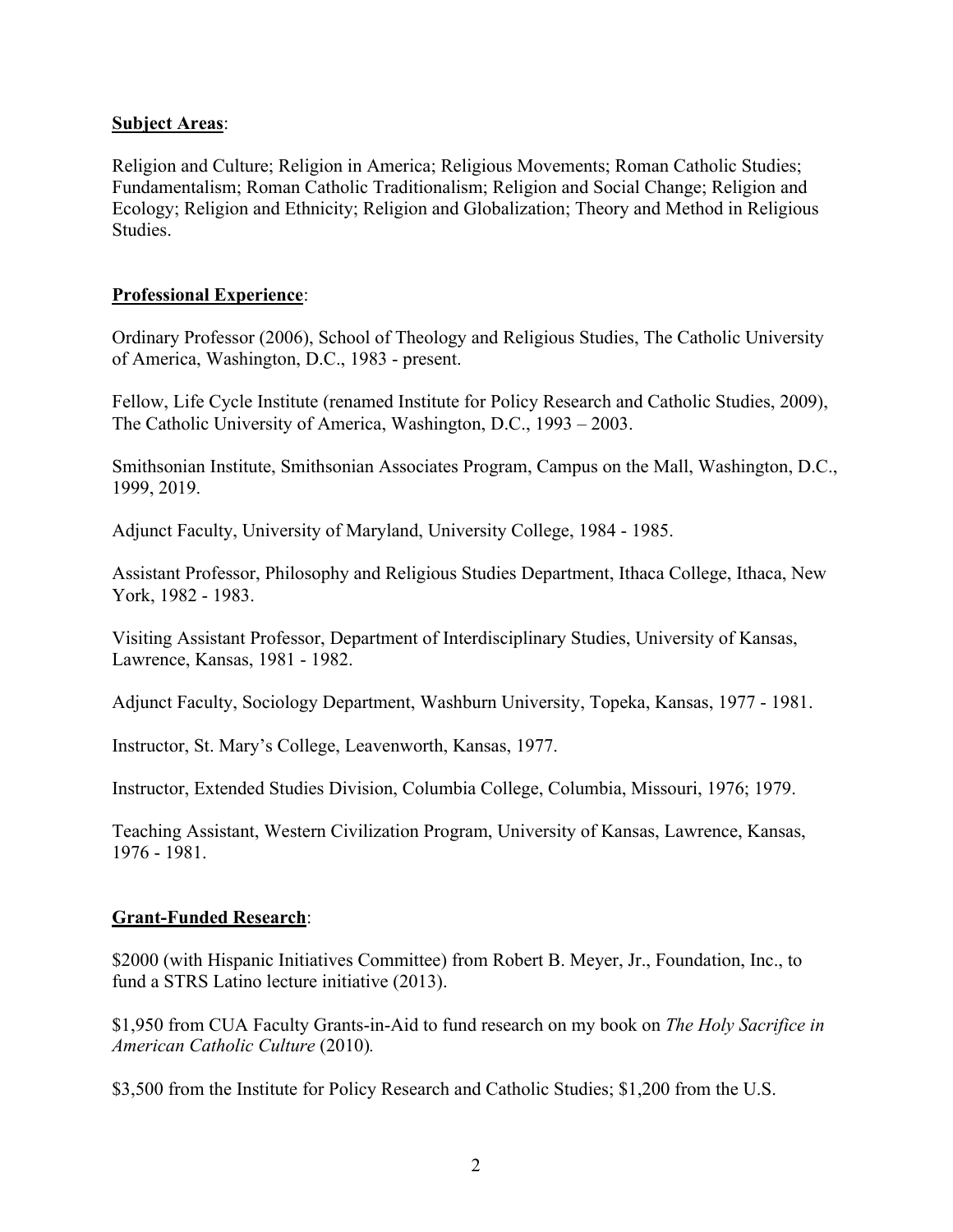Conference of Catholic Bishops Secretariat of Cultural Diversity in the Church for a "National and Regional Assessment of Hispanic Ministry in the United States" (2009).

\$2,500 Seed Grant from the Life Cycle Institute, The Catholic University of America, for a study of the return trajectories of lay missioners/volunteers (2006).

\$750 Library Travel/Research Grant from the Cushwa Center for the Study of American Catholicism, University of Notre Dame (2003).

Co-PI with Prof. Paul Sullins: \$76,000 grant from the United States Conference of Catholic Bishops for an ethnographic study of ten select Home Missions Dioceses (2002).

Co-PI with Prof. Dean Hoge: \$496,000 grant from Lilly Endowment for a national study of young adult Catholics in the United States (1996).

Co-PI with Prof. Dean Hoge: \$50,000 planning grant from Lilly Endowment for a national study of adult Catholic parish alumni (1994-1995).

Participant/Contributor, Lilly Endowment Grant to study Conservative Catholics in the United States. Project directed by Prof. Mary Jo Weaver and R. Scott Appleby (1993-1994).

Participant/Contributor Lilly Endowment project to study the relationship between religion and the Independent Sector in American society. Administered through the American Studies and Religious Studies Departments at Indiana University-Purdue University in Indianapolis, Indiana (1987-1990).

# **Courses Taught**:

*Catholic University of America, Washington, DC*

- TRS 882A Religion and Globalization
- TRS 882 Spiritual Questing in Modern American Society
- TRS 880: Catholic Identity
- TRS 784: Religion in Modern American Society
- TRS 784A: Fundamentalism and Strong Religion
- TRS 780A: Theory and Method in Religious Studies
- TRS 781C: Religious "Nones" and Disaffiliates
- TRS 759: Religious Movements: Sociology and Religion in Dialogue
- TRS 732: Catholicism: The American Experience
- TRS 680: Contemporary American Spirituality
- TRS 681: Religious "Nones" and Disaffiliates
- TRS 611: Catholicism in America
- TRS 451: Issues in Religious Studies
- TRS 389: Religion and WWII
- TRS 386: Apocalypticism: Religion and Cultural Meaning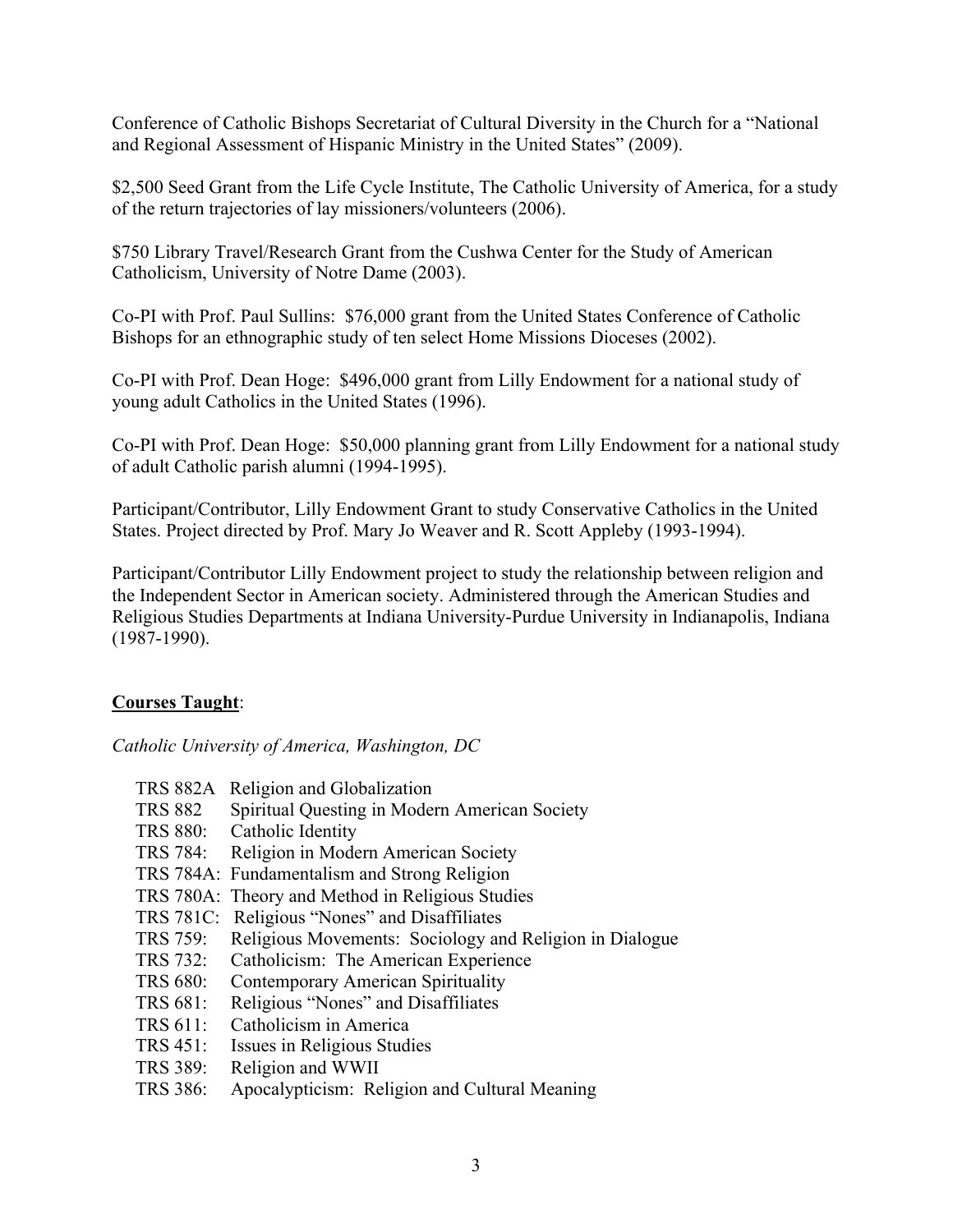TRS 384: Sects, Cults, and New Religious Movements TRS 380A: The Challenge of Religious Pluralism TRS 380: Religion in American Culture TRS 325: Catholicism in America Since 1945 TRS 280: The Religious Quest TRS 201: Introduction to the Study of Religion TRS 385: Religion and Ecology HSEV 102: God, Ethics, and the Environment

*University of Maryland, University College*

BEHS 381: Religion in America

*Ithaca College, Ithaca, New York*

 Introduction to the Study of Religion Religion in America Religion in Society Sects and Cults

*University of Kansas, Lawrence, Kansas*

The American People Sociology of Religion Western Civilization Program

#### *Washburn University, Topeka, Kansas*

The Sociology of Religion Race and Ethnic Inter-group Relations Social Problems

*St. Mary's College, Leavenworth, Kansas*

The Life and Thought of Thomas Merton

*Columbia College, Columbia, Missouri*

Sociology of Religion

#### **Professional Membership:**

Religious Research Association for the Sociology of Religion Society for the Scientific Study of Religion Association for the Sociology of Religion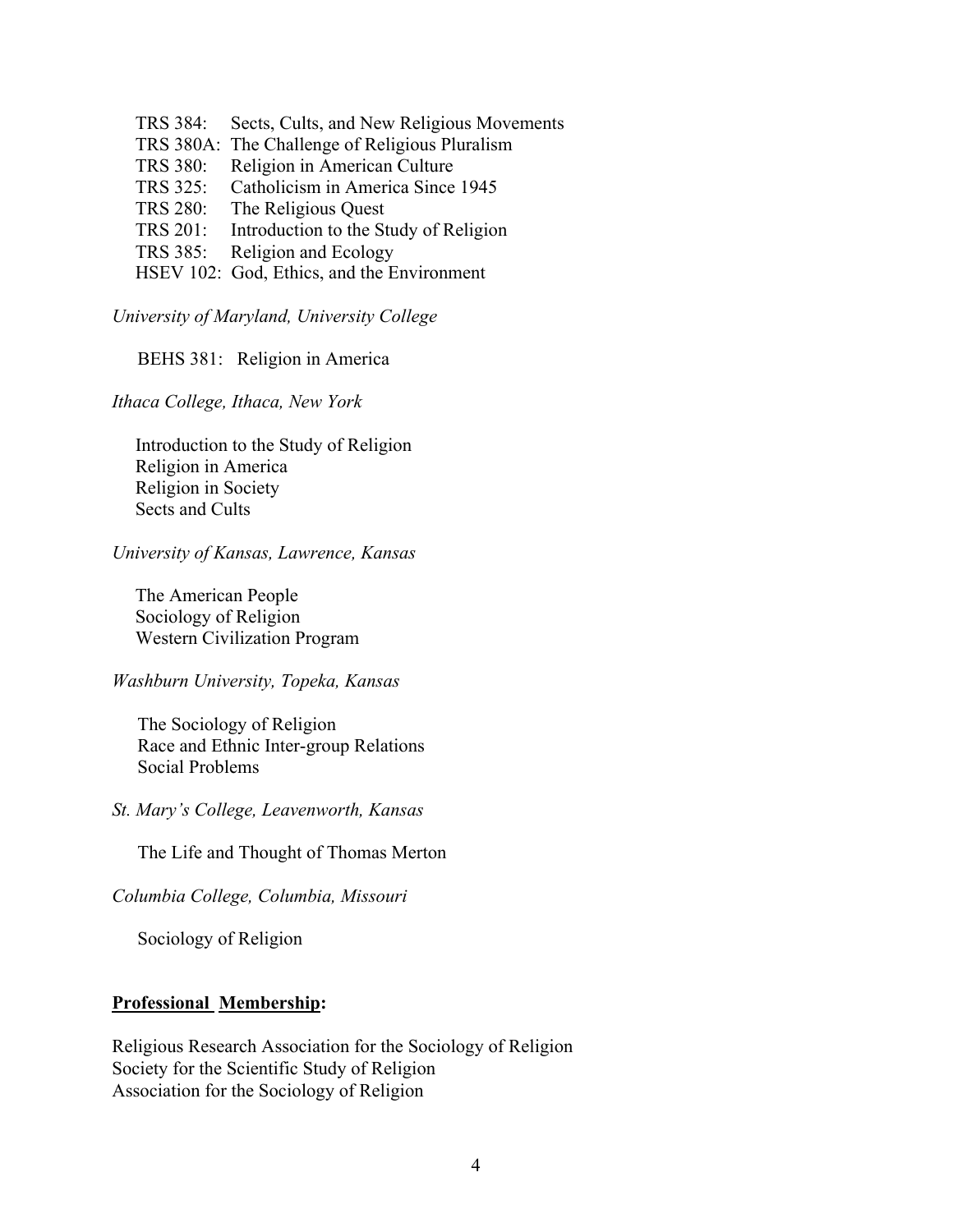Associate Editor, American Catholic Historical Society

# **Academic Awards:**

Dissertation Fellowship, University of Kansas, 1979 - 1980. Teaching Assistantship, Western Civilization Program, University of Kansas, 1976 - 1981.

# **Publications:**

## **Books:**

- Hoge, Dean R., William D. Dinges, Mary Johnson, S.N.D., De N., and Juan Gonzales, Jr., *Young Adult Catholics: Religion in the Culture of Choice.* Notre Dame: University of Notre Dame Press, 2001.
- *The 'Holy Sacrifice of the Mass': Ritual, Culture and Social Change in the American Catholic Experience* (in process).

# **Special Report Monographs:**

- "National and Regional Hispanic Catholic Ministry Organizational Initiatives: An Assessment." Prepared for the Office of Inter-Cultural Affairs, United States Conference of Catholic Bishops, Washington, DC., 2009, 25 pp.
- "An Ethnographic Report on Select Home Missions Dioceses." Prepared for the Committee on the Home Missions, United States Conference of Catholic Bishops, Washington, DC, 2003, 180 pp.
- "The Rise of New Religious Movements: Conversion, Proselytizing, and the Growth of Pentecostalism in Latin America." Prepared for the XVI International American Bishops' Meeting in Bogota, Columbia, November 16-19, 1984.

# **Articles:**

"Catholicism Today: Adrift and/or Adjusting?" In Patricia O'Connell Killen and Mark Silk, eds., *The Future of Catholicism in America*. New York: Columbia University Press, 2019, pp. 27-73.

"Our Teens are Leaving the Church. Why?" *America: The Jesuit Review of Faith and Culture, https://www.americamagazine.org/faith/2018/08/28/our-teens-are-leaving-church-why*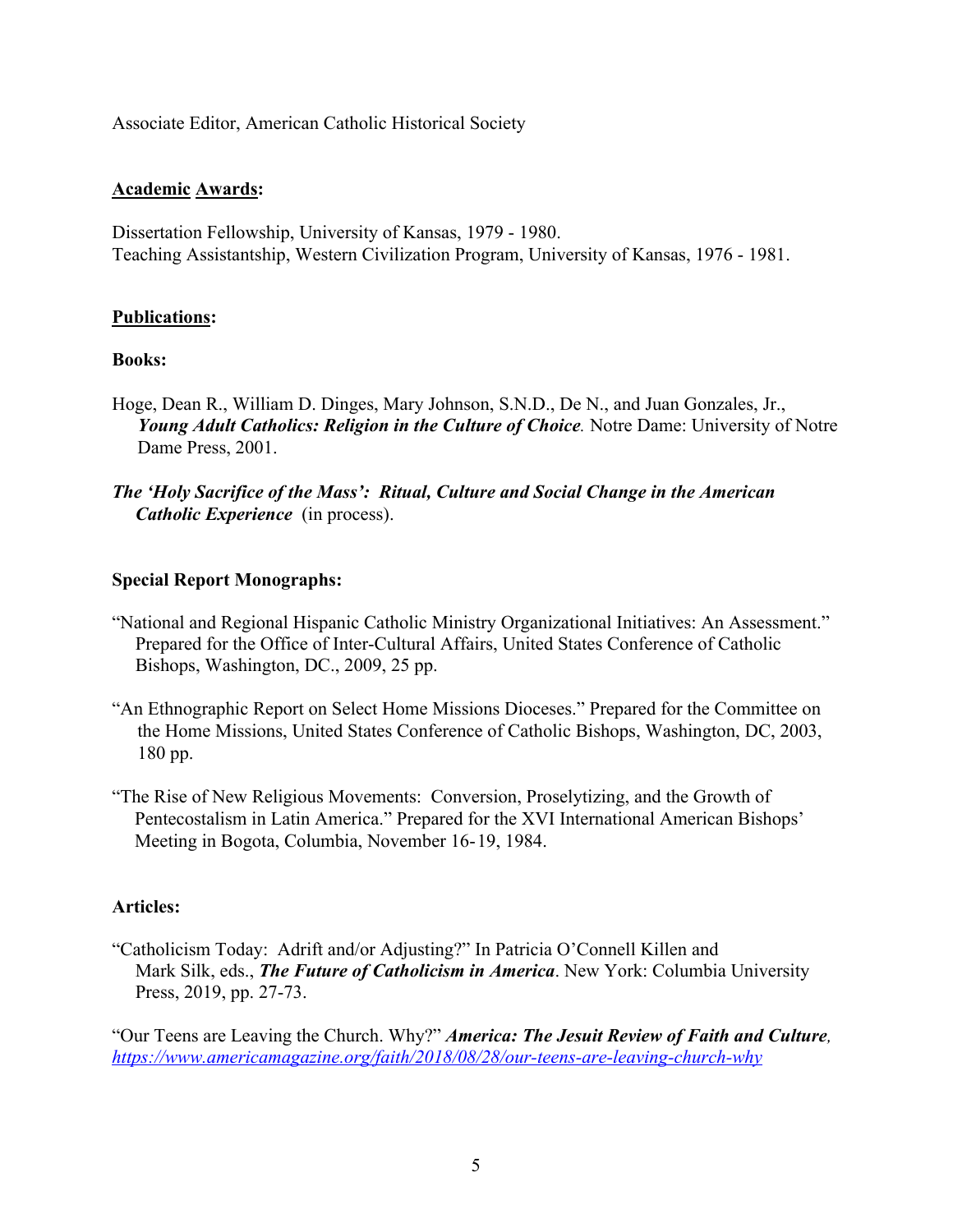- Essay on Gerald Shaughnessy, *Has the Immigrant Kept the Faith: A Study of Immigration and Catholic Growth in the United States 1790-1920*. New York: Macmillan, 1925), in Forgotten Classics in American Catholicism, *American Catholic Studies* 129, 2 (Summer 2018): 69-76.
- With Ilia Delio, O.S.F., "Teilhard de Chardin and the New Spirituality." In Ilia Delio, O.S.F., ed. *From Teilhard to Omega: Co-creating an Unfinished Universe*. MaryKnoll, NY: Orbis Books, 2014, pp. 166-183.
- "The Religious Situation in American Society: Contemporary Trends, Global Implications," In Chibueze Udeani, Friedrich Reiterer and Klaus Zapotocsky, eds*., Religion and Society: On the Present-Day Religious Situation*/*Religion und Gesellschaft: Zur Religiosen Situation der Gegenwart* (Amsterday/New York: Rodopi, 2014), pp. 183-208.
- "The Not-So-Odd, Odd Couple," Symposium Commentary on Steve Rosswurm, *The FBI and the Catholic Church: 1935-1962* (Amherst: University of Massachusetts Press, 2009), in *U.S. Catholic Historian* 29, 2 (Spring 2011): 79-81.
- "National and Regional Hispanic Ministry Organizational Initiatives," *Origins* 39, 37 (February 25, 2010): 608-610.
- "Soul Power Politics," Symposium Review Essay of E.J. Dionne, Jr., *Souled Out: Reclaiming Faith & Politics after the Religious Right* (Princeton, New Jersey: Princeton University Press, 2008). In *U.S. Catholic Historian* 26, 4 (Fall 2008): 107-109.
- "Forward" to Mike Hayes, *Googling God: The Religious Landscape of People in their 20s and 30s*. New York: Paulist Press, 2007, vii-ix.
- "Paper City and Southern Parish: American Catholics in Postwar Social Science Research." *U.S. Catholic Historian* 25, 4 (Fall 2007): 45-62.
- "The American Cultural Context for Adolescent Catechesis." *Momentum* (February/March 2007): 52-55.
- "Faith, Hope and (Excessive) Individualism." In Robert P. Umbelli, ed. *Handing on the Faith: The Church's Mission and Challenge.* New York: The Crossroads Publishing Co., 2006, pp. 30-43.
- "On Naming Religious Extremists: The 'Fundamentalist' Factor." In David Odell-Scott, ed. *Democracy and Religion: Free Exercise and Diverse Visions.* Kent, Ohio: Kent State University, 2004, pp. 243-266.
- "The New (Old) Age Movement: Assessing the Vatican Assessment." *Journal of Contemporary Religion* 19, 3 (2004): 273-288.

"Gibson and Traditionalists." *Religion in the News* 6, 5 (Fall 2003): 16-17, 22.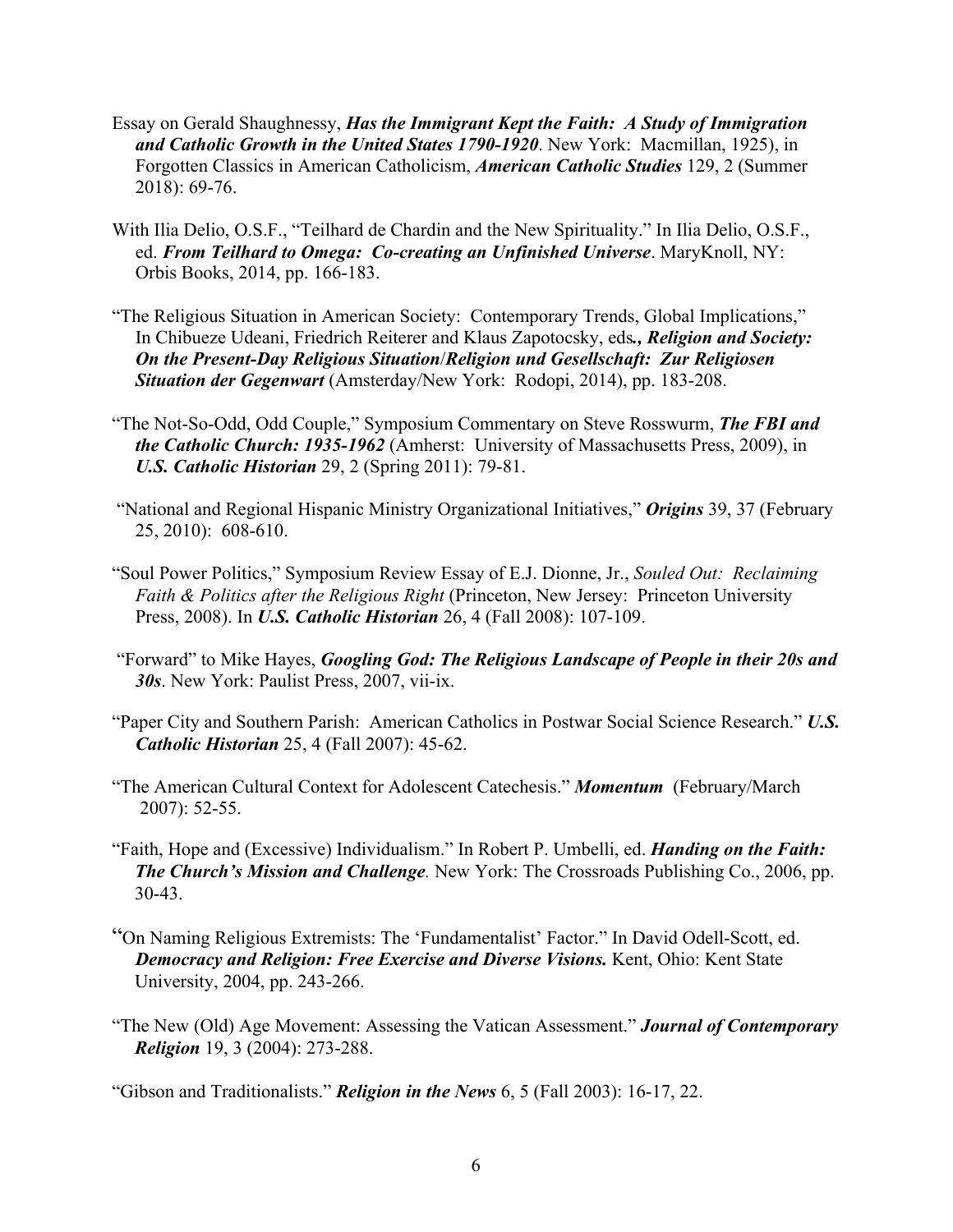"Home Missions—Future Church." *America* 169, 14 (November 3, 2003): 10-13.

- "On Teaching the Introductory Course." *Religion and American Culture: A Journal of Interpretation* 12, 1 (Winter 2002): 25-31.
- "An 'Army of Youth': The Sodality Movement and the Practice of Apostolic Mission." *U.S. Catholic Historian* 19, 3 (Summer 2001): 35-49.

"Baby Boomers in the Spiritual Marketplace." *The Living Light* 37, 1 (Fall 2000): 75-80.

- "Social and Behavioral Science Perspectives on Conversion/Recruitment to New Religious Movements:Theories and Assessments." In Michael Fuss, ed. *Re-Inventing New Religious Movements. Roma, Italia: Pontificia Universita Gregoriana,* 1999 [1990], pp. *45-64.*
- Mary Johnson, Dean Hoge, William Dinges, Juan Gonzales, "Young Adult Catholics: Conservative? Alienated? Suspicious?" *America* 180, 10 (March 27, 1999): 9-13.
- Dinges, et al., "A Faith Loosely Held: The Institutional Allegiance of Young Catholics." *Commonweal* CXXV, 13 (July 17, 1998): 13-18.
- "The Next Generation of Catholics: Needs, Opportunities, and Risks." *The Living Light* 33, 3 (Spring 1997): 6-12.
- "Postmodernism and Religious Institutions." *The Way: A Review of Christian Spirituality* 36, 3 (July 1996): 215-224.
- "The Traditionalist Movement." In Michael Glazier and Thomas Shelley, eds. *The Encyclopedia of American Catholic History.* Collegeville, Minnesota: Liturgical Press, 1997, pp. 1394- 1396.
- "'We Are What You Were': Catholic Traditionalism in the Wake of Schism." In Mary Jo Weaver and R. Scott Appleby, eds. *Being Right: Conservative Catholics in America.* Bloomington, Indiana: Indiana University Press, 1996, pp. 241-269.
- Commentary in Review Symposium on Patrick Allitt's *Catholic Intellectuals and Conservative Politics in America, 1950- 1985.* In *U.S. Catholic Historian* 13, 2 (Winter, 1995): 106-109.
- "Roman Catholic Traditionalists." In Tim Miller, ed. *America's Alternative Religions.* Albany, New York: SUNY Press, 1995, pp. 101-107.
- "Marcel Lefebvre" and "The New Age Movement." In Berard Mathaler, ed. *New Catholic Encyclopedia* (Supplement) Palatrine, Illinois: Jack Heraty and Associates, 1995: 239-242; 281-283.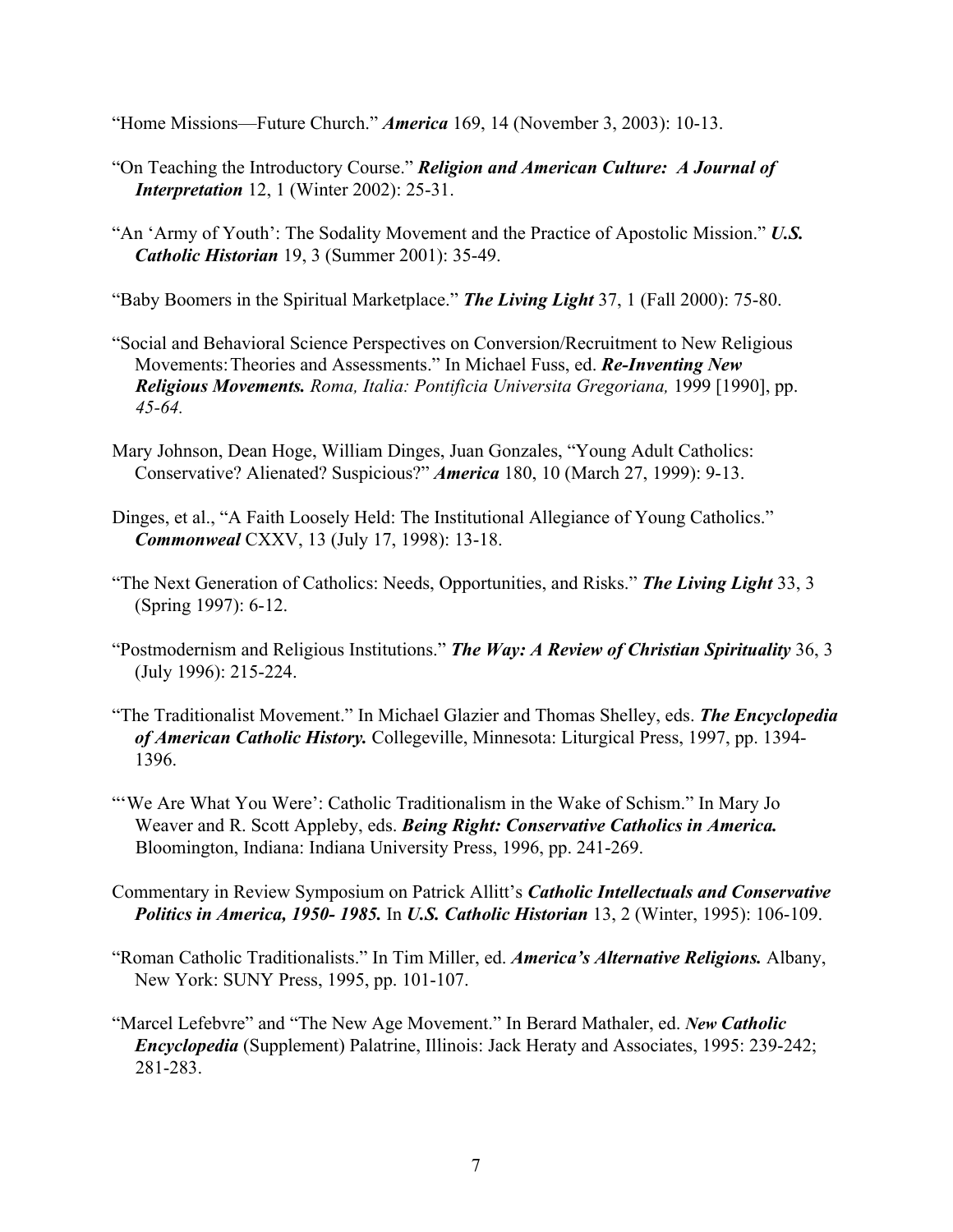- "Catholic Fundamentalism." In William M. Shea, ed. *The Struggle Over the Past: Fundamentalism in the Modern World.* Vol. 35, College Theology Society, Latham, Maryland: University Press of America, 1989, pp. 255-280.
- "American Catholics and the Joseph Campbell Phenomenon." *America* (February 20, 1993): 12-14, 19.
- "Joseph Campbell and the Contemporary American Spiritual Milieu." In Lawrence Madden, ed. *The Joseph Campbell Phenomenon: Implications for the Contemporary Church.* Washington, D.C.: Pastoral Press, 1992, pp. 9-41.
- "Religious Volunteerism and Care for the Homeless: A Case Study of the Shepherd's Table." In Conrad Cherry and Rowland A. Sherrill, eds. *Religion, The Independent Sector, and American Culture.* American Academy of Religion. *Studies in Religion* 63. Atlanta, Georgia: Scholars Press, 1991, pp. 43-79.
- "Roman Catholic Traditionalism." In Martin E. Marty and R. Scott Appleby, eds. *Fundamentalism Observed,* Vol. I. Chicago: University of Chicago Press, 1991, pp. 66-101.
- "The Quandary of Dissent on the Catholic Right." In Roger O'Toole, ed. *Sociological Studies in Roman Catholicism: Historical and Contemporary Perspectives. Oueenston, Ontario:* Edwin Mellen, 1990, pp. 107-127.
- "New Religious Movements," "Catholic Traditionalism," "Cult," and "Sect." In Bernard Marthaler, ed. *New Catholic Encyclopedia* (Supplement). Jack Heraty and Associates. Palatrine, Illinois, 1989: 172-176; 463-464; 110-111.
- "Aquarian Spirituality: The New Age Movement in America." *New Catholic World* (May/June, 1989): 137-142.
- "The Econe Affair." *Commonweal* (August 12, 1988): 420-421.
- "Quo Vadis, Lefebvre?" *America* (June 11-18, 1988): 602-606.
- "Cults" and "Fundamentalism." In Joseph A. Komonchak, Mary Collins, and Dermont A. Lane. eds. *The New Dictionary of Theology.* Wilmington, Delaware: Michael Glazier, Inc., 1987: 264-267; 411-414.
- "Ritual Conflict as Social Conflict: Liturgical Reform in the Roman Catholic Church." *Sociological Analysis* 48, 2 (Summer 1987): 138-158.

"Resistance to Liturgical Change." *Liturgy* 6, 2 (1987): 67-75.

"The Vatican Report on Sects, Cults, and New Religious Movements." *America* (September 27, 1986): 145-147, 154.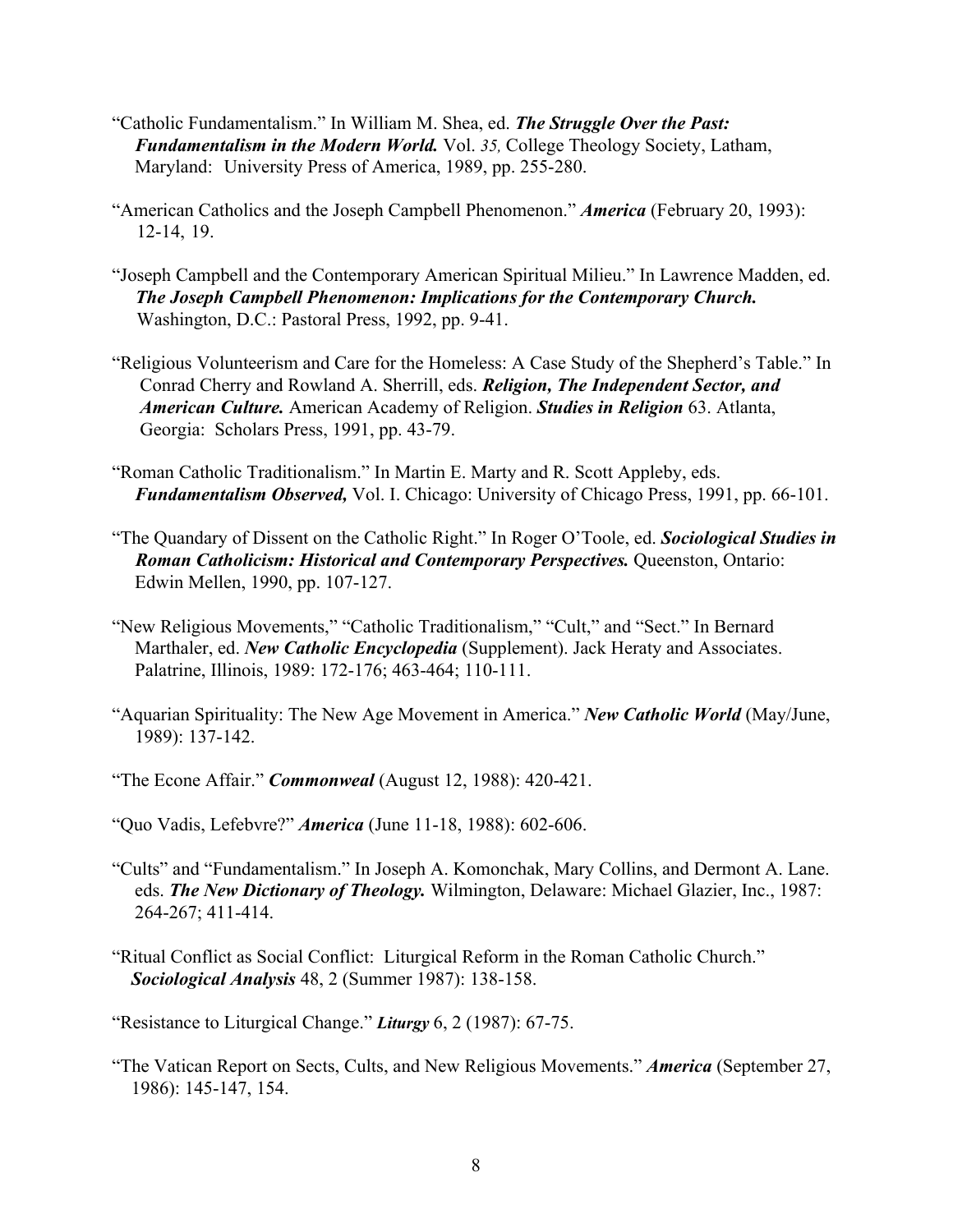- "Response to the Vatican Questionnaire on Ideologies, Mentalities, and the Christian Faith." *Atheism and Dialogue. Segretariato Per Non Credenti* XXI-3 (1986): 284-292.
- "In Defense of Truth and Tradition: Catholic Traditionalism in America, 1964-1974." Cushwa Center for the Study of American Catholicism: *Working Paper Series* 17, 2 (Spring, 1986): 1-52.
- *Religion in America: Supplemental Text.* College Park, Maryland: Center for Instructional Development and Evaluation, 1985.
- "The Newman Apostolate: A Critical Appraisal." *The Living Light* 20, 3 (March, 1984): 201- 212.
- "Catholic Traditionalist Movement." In Joseph H. Fichter, ed. *Alternatives to American Mainline Churches.* Berrytown, New York: Rose of Sharon Press, 1983, pp. 137-158.
- "Catholic Traditionalism in America: An Overview." *American Catholic Studies Newsletter* 7, 2 (Fall, 1981): 4-5.
- "The World's Parliament of Religion: Forerunner of the Present East-West Dialogue." *Aide Inter-Monastique: North American Board for East- West Dialogue* 1 (January 9, 1978), 11 (May, 1978).
- "Arthur Schopenhauer, Friedrich Nietzsche, and William James." *Student Manual: Western Civilization Program,* University of Kansas, Lawrence, Kansas (1977): 74-77.

## **Select Book Reviews:**

- Peter Cajka, *Follow Your Conscience: The Catholic Church and the Spirit of the Sixties***.** Chicago: University of Chicago Press, 2021. (forthcoming)
- Dugan, Katherine, *Millennial Missionaries: How a Group of Young Catholics is Trying to Make Catholicism Cool*. New York: Oxford University Press, 2019. *The International Journal of Evangelization and Catechetics* 1, 1 (2020): 123-127.
- Hatch, Derek C. and Timothy R. Gabrielli, eds., *Weaving the American Catholic Tapestry: Essays in Honor of William L. Portier*. Eugene, Oregon: Pickwick Publications, 2017. *Horizons: The Journal of the College Theology Society* 45, 1 (June 2018): 201-2.
- Wuthnow, Robert**,** *Inventing American Religion: Polls, Surveys, and the Tenuous Quest for A Nation's Faith*. New York: Oxford University Press, 2015. *Horizons: The Journal of the College Theology Society* 43, 2 (2016): 464-466.
- Shaw, Russell, *American Church: The Remarkable Rise, Meteoric Fall, and Uncertain Future of Catholicism in America*. San Francisco: Ignatius Press, 2013. *American Catholic*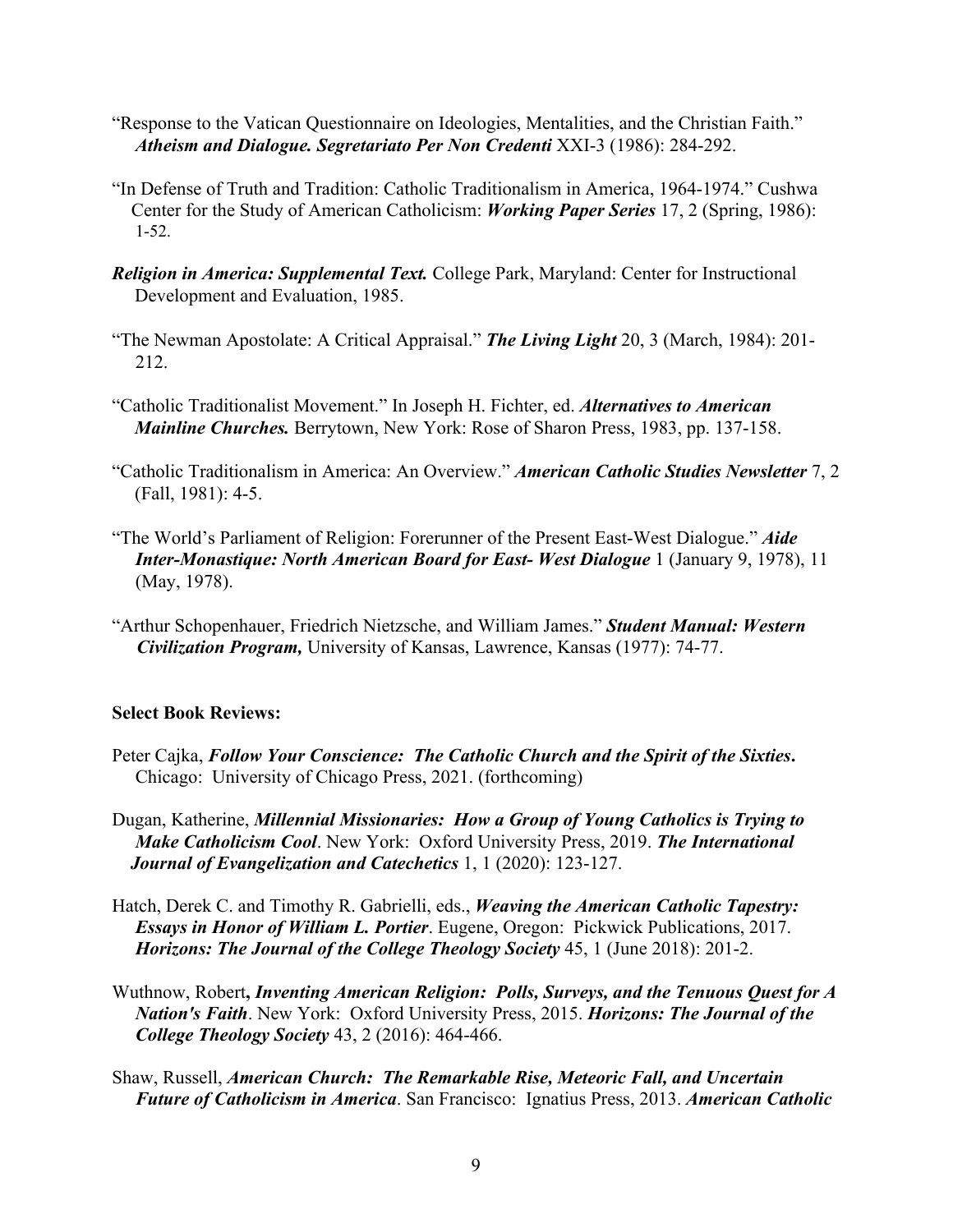*Studies: Journal of the American Catholic Historical Society* 125, 1 (Spring 2014): 67-69.

- Popowski, Mark D. *The Rise and Fall of Triumph: The History of a Radical Roman Catholic Magazine, 1966-1976.* Lanham, MD: Lexington Books, 2011. *American Catholic Studies: Journal of the American Catholic Historical Society* 123, 4 (Winter 2012): 74-76.
- Matovina, Timothy. *Latino Catholicism: Transformation in America's Largest Church*. Princeton, New Jersey: Princeton University Press, 2012. *Journal of Contemporary Religion* 27, 3 (October 2012): 521-522.
- Flanagan, Kieran and Peter C. Jupp, eds. *A Sociology of Spirituality*. Hampshire, England: Ashgate Publishing Limited 2007. *Worship* 83, 6 (November 2009): 550-552.
- Baggett, Jerome P., *Sense of the Faithful: How American Catholics Live their Faith*. New York: Oxford University Press, 2009. *Sociology of Religion* 70, 3 (Fall 2009): 329-331.
- Smith, Gregory Allen, *Politics in the Parish: The Political Influence of Catholic Priests.* Washington, DC: Georgetown University Press, 2008. *Journal of Church and State* (doi:1093/jcs/csp019 June 30, 2009): 1-3.
- Maines, David R. and Michael J. McCallion, *Transforming Catholicism: Liturgical Change in the Vatican II Church*. Lanham, Maryland: Lexington Books, 2007. *Journal for the Scientific Study of Religion* 47, 3 (September 2008): 526-527.
- Arroyo, Raymond, *Mother Angelica: The Remarkable Story of A Nun, Her Nerve, and a Network of Miracles*. New York: Doubleday, 2005, 384 pp. *American Catholic Studies: Journal of the American Catholic Historical Society* 118, 1 (Spring, 2007): 80-83.
- D'Agnostino, Peter R. *Rome in America: Transnational Catholic Ideology from the Risorgimento to Fascism*. Chapel Hill: University of North Carolina Press, 2004. *Journal of Contemporary Religion* 20, 3 (October, 2005): 401-403.
- Dryness, William A. *The Earth Is God's: A Theology of American Culture.* New York: Orbis Books, 1997. *Worship* 73, 1 (January, 1999): 83-84.
- Cuneo, Michael. *The Smoke of Satan: Conservative and Traditionalist Dissent in Contemporary American Catholicism.* New York: Oxford University Press, 1997. *Journal for the Scientific Study of Religion* 36, 4 (December 1997): 630-633.
- Kosmin, Barry A. and Seymour P. Lachman. *One Nation Under God: Religion in Contemporary American Society.* New York: Harmony Books, 1993. *The Living Light* 31, 2 (Winter, 1994): 77-78.
- Paden, William F. *Interpreting the Sacred: Ways of Viewing Religion*. Boston: Beacon Press, 1992. *Review of Religious Research* 34, 3 (March, 1993): 282-283.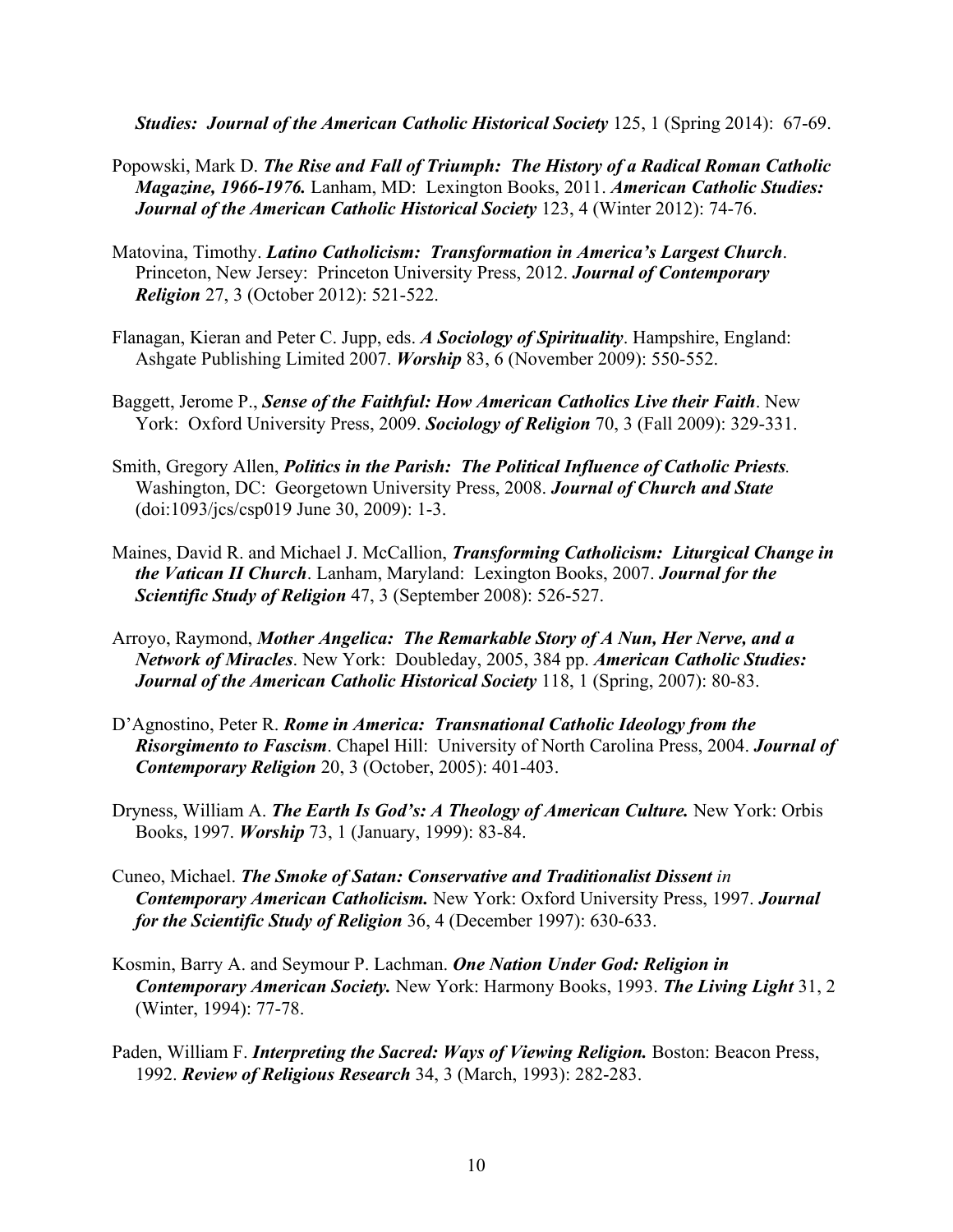- Demerath, N. J. and Rhys Williams, *A Bridging of Faiths: Religion and Politics in a New England Town.* Princeton, New Jersey: Princeton University Press, 1992. Catholic News Service.
- O'Meara, Thomas **F.** *Fundamentalism: A Catholic Perspective.* New York: Paulist Press, 1990. *Records of the American Catholic Historical Society of Philadelphia* 101, 3-4 (Fall, 1990): *64-65.*
- Byrnes, Timothy A. *Catholic Bishops in American Politics.* Princeton, New Jersey. Princeton University Press, 1991. *Critical Review of Books in Religion.* Atlanta, Georgia: Scholars Press, 1996: 468-470.
- Palmer, Randall. *Mine Eyes Have Seen the Glory: A Journey into the Evangelical Subculture in America.* New York: Oxford University Press, 1989. *Worship* 64, 4 (July, 1990): 374-375.
- Nolan, Mary Lee and Sidney Nolan. *Christian Pilgrimage in Modern Western Europe.* Chapel Hill, The University of North Carolina Press, 1989. *Review of Religious Research* 31, 3 (March, 1990): 332-333.
- Lernoux, Penny. *People of God.* New York: Viking, 1989. NC News Service.
- Aman, Kenneth. ed. *Border Regions of Faith: An Anthology of Religion and Social Change. Worship* 63, 1 (January, 1989): 92-93.
- Elvy, Peter. *Buying Time: The Foundations of the Electronic Church.* New York: Twentythird Publications, 1987, and William F. Fore. *Television and Religion: The Shaping of Faith, Values, and Culture.* Minneapolis, MN: Augsburg Publishing House, 1987. *The Living Light 24,2* (January, 1988): 175-176.
- Fitzpatrick. Joseph P., **One Church, Many Cultures: The Challenge of Diversity.** Kansas City, Missouri: Sheed and Ward, 1987. NC News Service.
- Fenn, Richard. *The Dream of the Perfect Act: Inquiry into the Fate of Religion in a Secular World.* New York: Tavistock, 1987. *Review of Religious Research* 30, 3 (March, 1989): 297-298.
- Greeley, Andrew and William McManus. *Catholic Contributions: Sociology and Policy.* Chicago: Thomas More Press, 1987. NC News Service.
- Lee Bernard J. and Michael A. Cowan. *Dangerous Memories (1986) Records of the American Catholic Historical Society* 98, 1-4, (March-December, 1987): 123-124.
- Taves, Anne. *The Household of Faith: Roman Catholic Devotions in Mid-Nineteenth Century America.* Notre Dame: University of Notre Dame Press, 1986. *Worship* 61, 4 (July 1987): 382-384.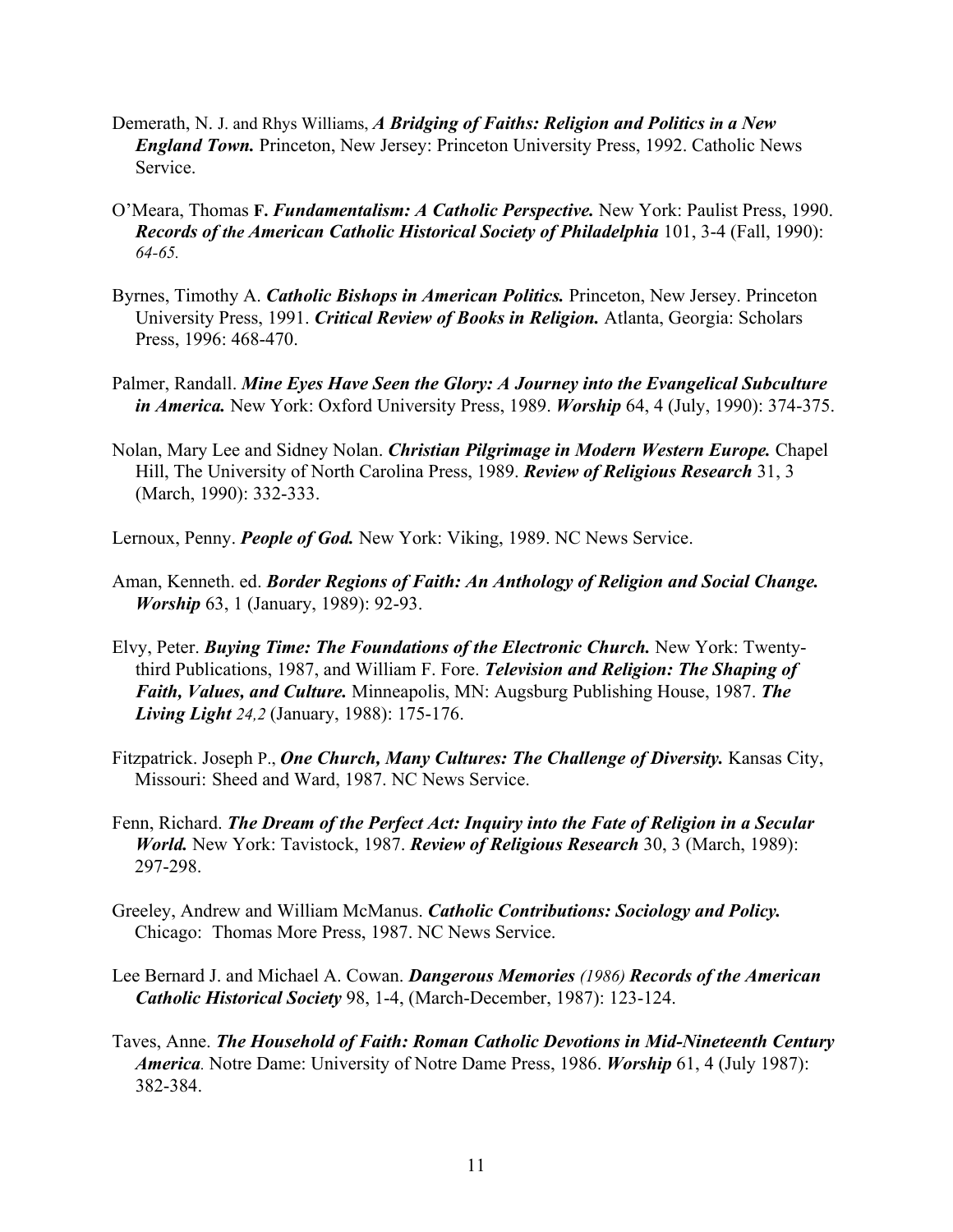- Gallup, George Jr., and Jim Castelli. *The American Catholic People: Their Beliefs, Practices, and Values.* Garden City, New York: Doubleday, 1987. NC News Service.
- Stark, Rodney and William Sims Bainbridge. *The Future of Religion: Secularization, Revival, and Cult Formation.* NC News Service.
- Bauman, Richard. *Let Your Words Be Few: Symbolism of Speaking Among Seventeenth-Century Quakers (1985). Worship* 60, 3 (May, 1986): 282-284.
- Sharpe, Eric. *Understanding Religion.* New York: St. Martin's Press, 1983. *Review of Religious Research* 26, 3 (March, 1985): 303.
- Martin, Ralph. *A Crisis of Truth: The Attack on Faith Morality, and Mission in the Catholic Church* (1983). *America,* October 1, 1983, 176-177.
- Watts, Alan. *Tao: The Watercourse Way* (1976), *National Catholic Reporter,* March 26, 1976, 12.

# **Select Lectures/Papers/Seminars Presented:**

 I have given numerous lectures over the last eighteen years to foreign delegations participating in the U.S. State Department International Visitors Program administered through agencies such as the Meridian International Center and the World Learning Delphi International Program in Washington, D.C. These lectures—given primarily to Muslim guests in the wake of 9/ll—cover a variety of topics and issues on the role of religion in American culture.

 Since 2014, I have hosted an annual fall gathering of visiting scholars, administrators and clerics from Austria and Germany. These are guests brought to the United States under the auspices of Dr. Georg Plank's *PastoralInnovation*, an Austrian program and consulting initiative for revitalizing Austrian Catholic parish life. I address the group during a day-long university visit and help arrange connections with Catholic parishes in the Washington area.

 Lecture presentation on "From Walden Pond to Woodstock: The Transcendentalist Roots of the 1960s Counterculture," Smithsonian Associates Program, Campus on the Mall, Washington, D.C., August 13, 2019.

Panel presentation on "Catholicism Today: Adrift of Adjusting," at Quo Vadis? Scholars & Journalists Discuss the Future of Catholicism in America, Hank Center for the Catholic Intellectual Heritage, Loyola University of Chicago, Chicago, Il. April 4-5, 2019. Quoted in Religion News Service, "The future of Catholicism in America." https://religionnews.com/2019/04/09/the-future-of-catholicism-in-america/

 Presentation on "Environmental Justice and Moral Momentum," Environmental Justice Symposium: Social Dimensions of the Climate Crisis, NCSSC, Caldwell Auditorium, April 3, 2019, The Catholic University of America, Washington, D.C.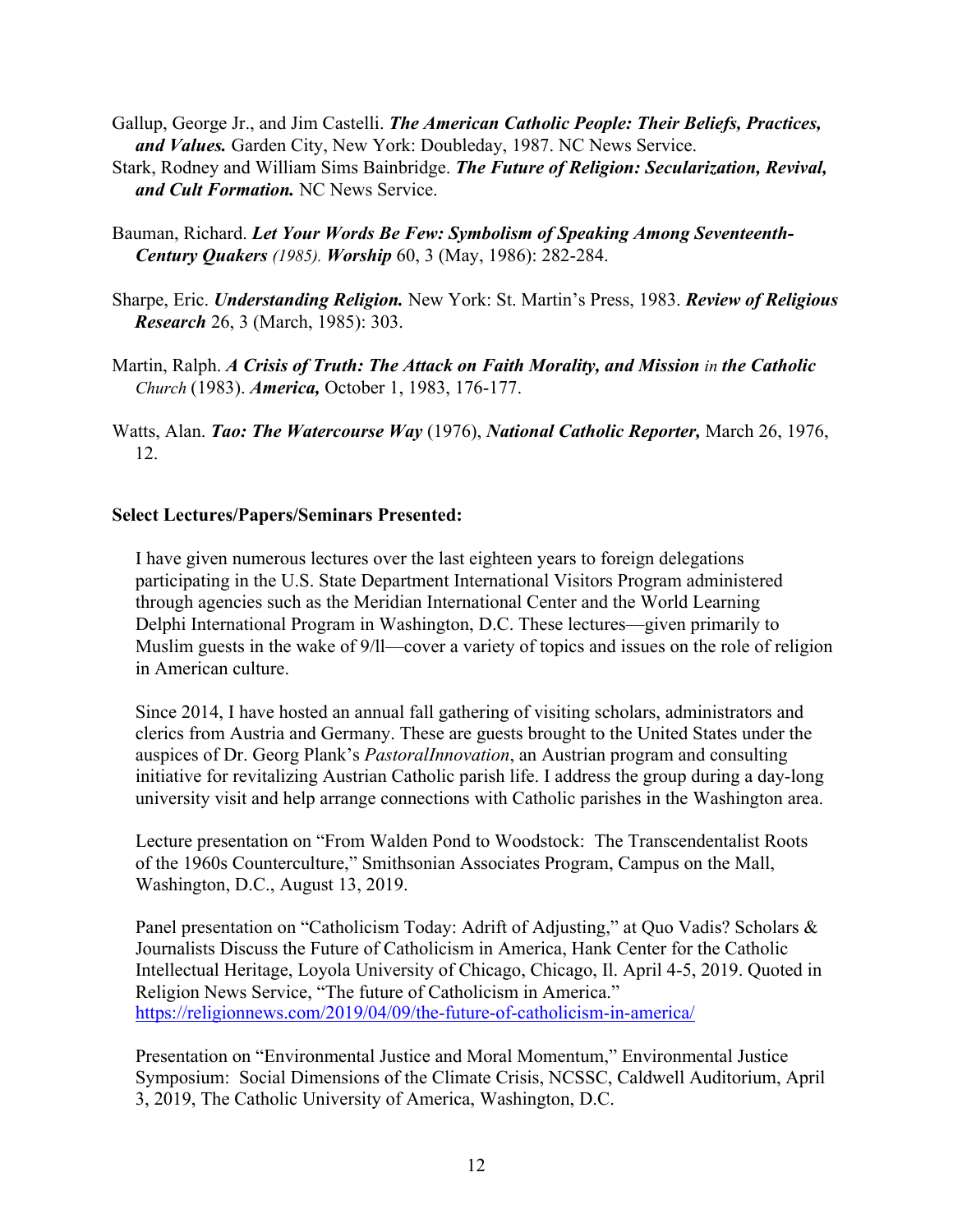Presentation on "Disaffiliation in Macro-Historical Context: Commonalities and Differences," Annual Meeting of The Society for the Scientific Study of Religion/Religious Research Association, Las Vegas, Nevada, October 26-28, 2018.

 Presentation on "The 'Fallen Away' and 'Disaffiliated': Macro Factors in Declining Catholic Numbers," at the 79<sup>th</sup> Annual Meeting of the Association for the Sociology of Religion, InterContinental Montreal Hotel, Montreal QC, August 12-14, 2017.

 Presentation on "The Dynamics of Environmental Justice," Prince George's County Green Summit Gathering, University of Maryland, College Park, Maryland, May 19, 2016.

 Participant/respondent to Denis Edwards at the Australian Catholic University Institute for Religion and Critical Inquiry International Research Seminar on *Laudato Si': The Greening of the Church?* Australian Catholic University/Catholic University of American Rome Center, Rome, Italy, September 22-25, 2015.

 "Why *Laudato Si*' is Important," presentation at the Archdiocese of Washington, DC Care for Creation Committee gathering, St. Camillus Church, Silver Spring, MD, August 29, 2015.

"Why *Laudato Si'* is Important," Panel presentation at Praised Be: How Pope Francis's Encyclical Speaks to Tidewater's Looming Environmental Crisis: A Symposium of Church, Military, Scientific and Community Leaders, Sacred Heart Catholic Church, Norfolk, VA, August 25, 2019.

 Presentation on "Ritual Change as Social Change: What a Difference a War (II) Makes." Annual Meeting to the Association for the Sociology of Religion, Blackstone Renaissance Hotel, Chicago, Illinois, August 20, 2015.

Presented a talk on "Catholics and Creation: Why We Should Care" to a gathering of the Washington Archdiocesan high school science teachers and students in conjunction with the Archdiocesan Environmental Outreach Committee, St. Camillus Church, Silver Spring, MD, February 7, 2015.

 Lecture/discussion, "Protestants, Catholics, and the Mass," at St. John's University for resident scholars at the Collegeville Institution for Ecumenical and Cultural /Research, Collegeville, Minnesota, October 27, 2014.

Symposium discussion panelist at the 36<sup>th</sup> Annual National Conference of the Catholic Volunteer Network (CVN) held at the Sheraton Hotel, Silver Spring, MD, Nov. 7 – 9, 2013. Responded to the findings of a Center for Applied Research in the Apostolate (CARA) Research Project Report on former CVN volunteers.

 Chair, Session on "Precursors to Vatican II," Symposium on *Catholic Activism in the Americas, 1891-1962: New Comparative and Transnational Approaches*, The Catholic University of America, October 17 – 18, 2013.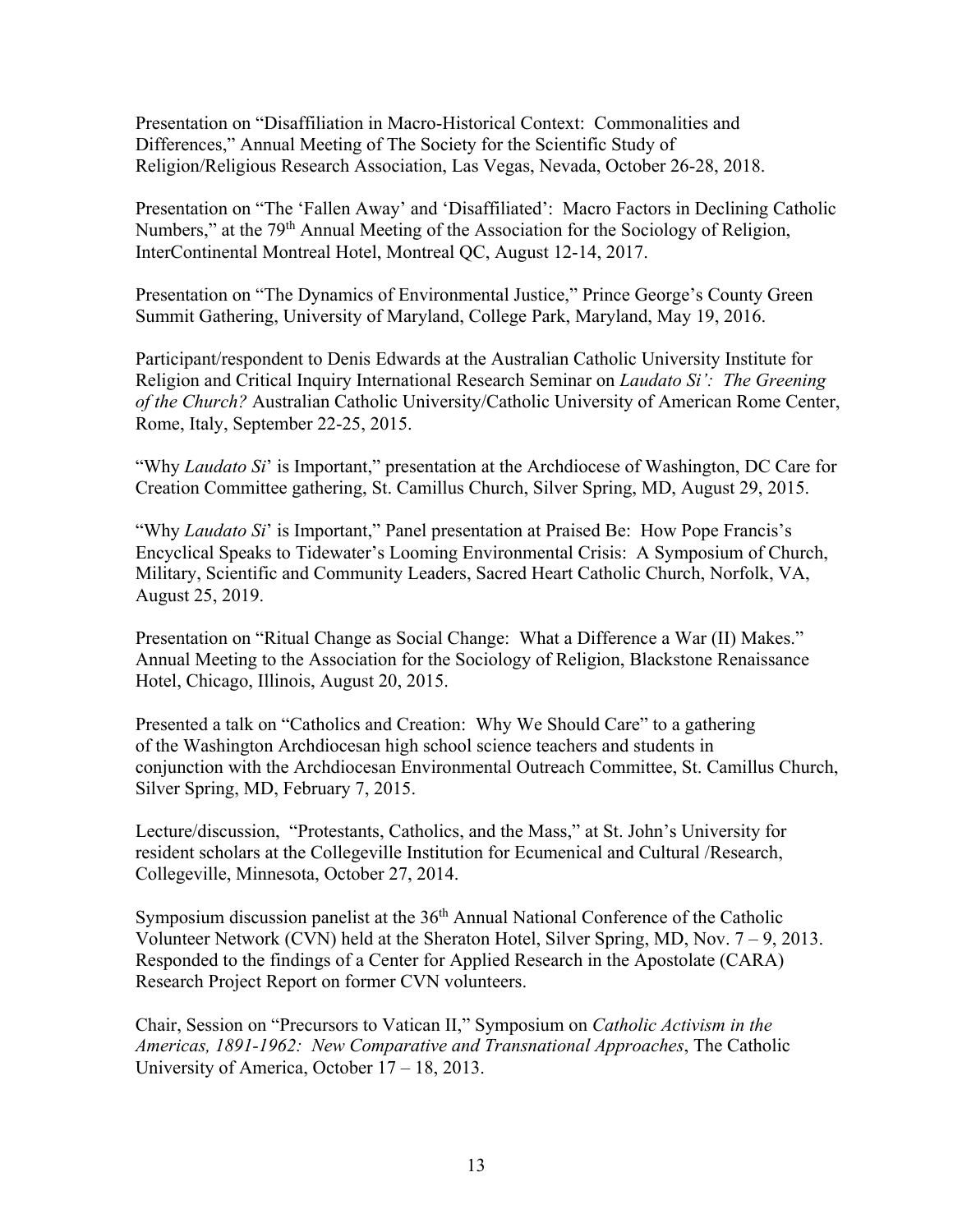Respondent to Tom Beaudoin's paper on "'Help my unbelief': Contemporary Catholic Disaffiliation", Annual Meeting of the Catholic Theological Society of America, Miami, Florida, June  $6 - 9$ , 2013.

 Graduate Seminar with Prof. Ken Wald (University of Florida) on "Religion in American Culture," for the Institute on American Society and Culture (IASC) at the Center for American Studies, Fudan University, Shanghai, China. This graduate seminar was sponsored by the US-China Education Trust and the US State Department, May 25 – June 3, 2012.

 Presentation on "The Contemporary Catholic Exodus: Malaise or No Malaise?" Annual Meeting of the Society for the Scientific Study of Religion and Religious Research Association, Milwaukee, Wisconsin, October 28-30, 2011.

 Lecture on "Caring for Creation," Washington Archdiocese 2010 Social Ministry Conference, Trinity University, Washington, DC, June 12, 2010.

 Keynote address on "Faith and the Environment: What is at Stake?" Archdiocese of Washington Environmental Outreach Committee of the Department of Charity & Justice Symposium on "Faith, Environment and the Call to Stewardship," Family Life Center, Saint John Vianney Church, Prince Frederick, MD, May 1, 2010.

 Lecture on "The Religious Situation in American Society: Contemporary Trends; Global Implications," International Society for Inter-cultural Technology and Study of Religions, 4th International Conference *Tagung: Religion und Gesellschaft: Zur religionsen Situation der Gegenwart, Katholisch-Theologische Privatuniversitat,* Linz, Austria, March 19-21, 2010.

 Graduate Seminar with Prof. Kurt Remele (University of Graz) on "Understanding Fundamentalism: An Interdisciplinary Analysis of 'Strong Religion,'" at the *Europaisches Forum Alpbach*: *Wahrnehhmung and Entscheidung*, Alpbach, Austria, August 15-21, 2008.

 Presentation on "Early Social Science Research on American Catholics: Setting Benchmarks and Prefiguring Contemporary Social Science Themes and Theories," Association for the Sociology of Religion Annual Meeting, July 31-August 2, Boston, Massachusetts.

 Lecture on "Movements in the Church as Catechetical Audiences: Mapping the Sources," 2008 NCEA Catechetical Scholars Program, Theological College, Washington, D.C., June 23, 2008.

 Lecture on "Ecology as a Religious Issue in the Catholic Tradition," Archdiocese of Washington, D.C., Department of Social Concerns Social Ministry Conference, St. Mark's Church, Hyattsville, Maryland, June 21, 2008.

 Lecture on "Catholics and Ecology," Baltimore City League of Conservation Voters Public Forum on Faith and Ecology, Baltimore, Maryland, April 30, 2008.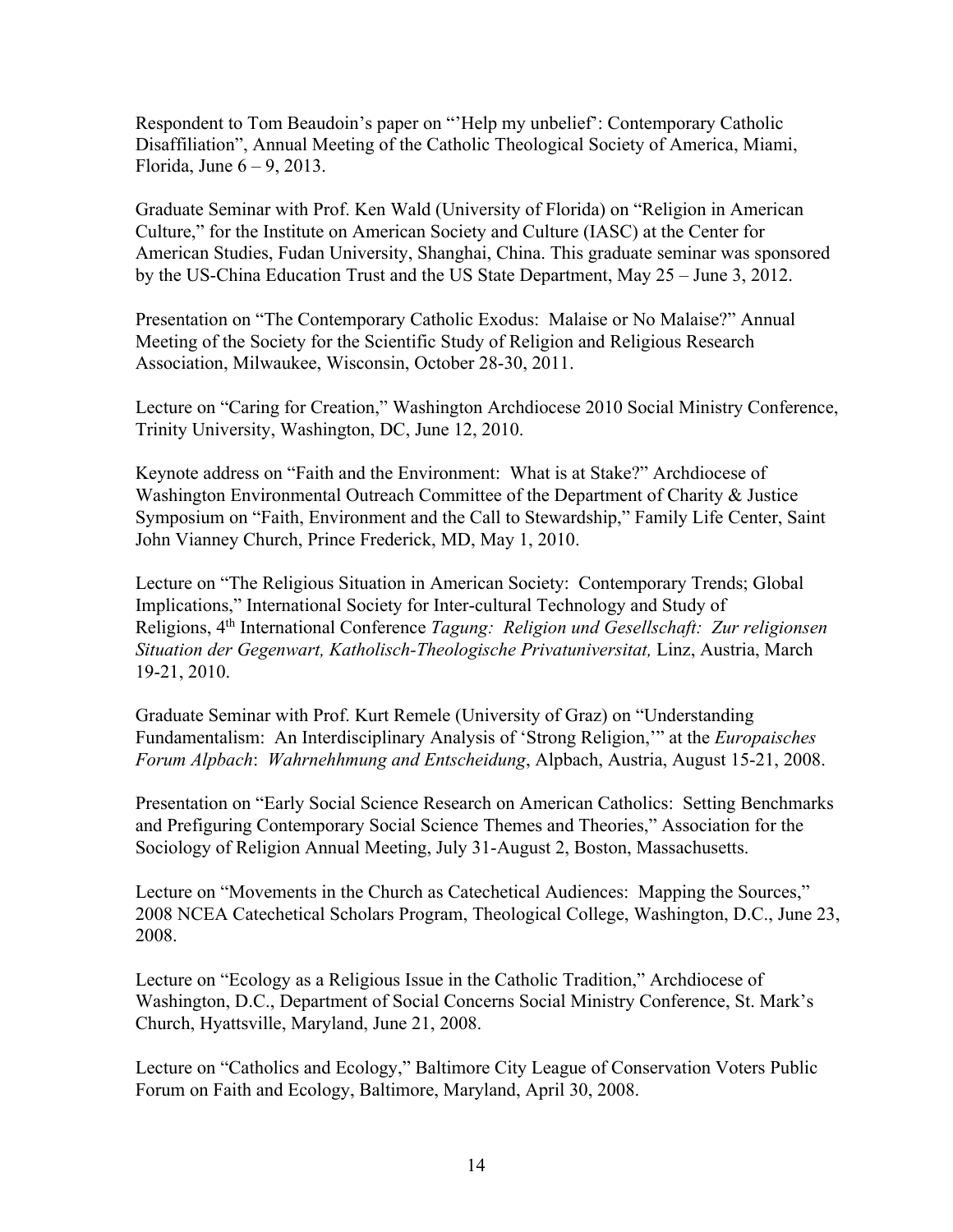Lecture on "Movements in the Church," Washington Archdiocesan Catechetical Leadership Conference, Bethesda, Maryland, April 12, 2008.

 Lecture on "Social and Cultural Trends among Young Adults," to international representatives of the Ecumenical Diaconal Year Network, in conjunction with the Council of Religious Volunteer Agencies. Washington Theological Union, Washington, D.C., October 23, 2008.

 Lecture on "Dynamics of American Catholic Identity," American Studies Seminar, *Institut fur Politik und Verwaltungswissenshaften,* University of Rostock, Rostock, Germany, April 17, 2007.

 Lecture on "America's Religious Marketplace: Explorations in Diversity and Pluralism," U.S. Consulate General Seminar on Immigration and Religious Pluralism, U.S. Consulate, Hamburg, Germany, April 16, 2007.

 "Mass Attendance among American Catholics in Cultural and Historical Perspective," Center for Applied Research in the Apostolate, Georgetown University, Washington, D.C., April 28, 2006.

 Keynote presentations on "Religious Trends in American Culture" and "Research Data on YAC" at the Theology on Tap, 25<sup>th</sup> Anniversary Celebration, Archdiocese of Chicago, Chicago, Illinois, October 13-14, 2005.

 Keynote presentation on "Polarizing Movements within the Church," National Association of Diocesan Directors of Social Action, 2005 Roundtable Symposium, Hyatt Regency Capitol Hill, Washington, D.C., February 19-20, 2005.

 "Research on Young Adult Catholics," American Catholic Studies Symposium on Young Adult Catholics, Life Cycle Institute, Catholic University of American, February 18, 2005.

 Presentation of "Catholic Fundamentalism," Brueggerman Center for Dialogue, Symposium on Religious Fundamentalism: The Changing Face of Religion, Politics, and Power in the 21<sup>st</sup> Century, Xavier University, Cincinnati, Ohio, October 31, 2004.

 Presentation on "Face, Hope and (Excessive) Individualism," Boston College's Handing on the Faith Conference, Boston, Massachusetts, September 18, 2004.

 Presentation on "The Abuse Crisis in Cultural Context," Conference on Church Governance in a Time of Crisis." Workshop for Canon Lawyers and Church Leaders sponsored by the School of Canon Law, Catholic University of America, Washington, D.C., March 19, 2004.

 Keynote Address/Workshop Presentations on "Aspects of Catholic Belief and Behavior in Contemporary American Culture," Glenmary Home Missionary Society National Congress, Louisville, Kentucky, August 19-21, 2004.

Workshop presentations on "Young Adult Catholics" at the Clergy Formation Programs in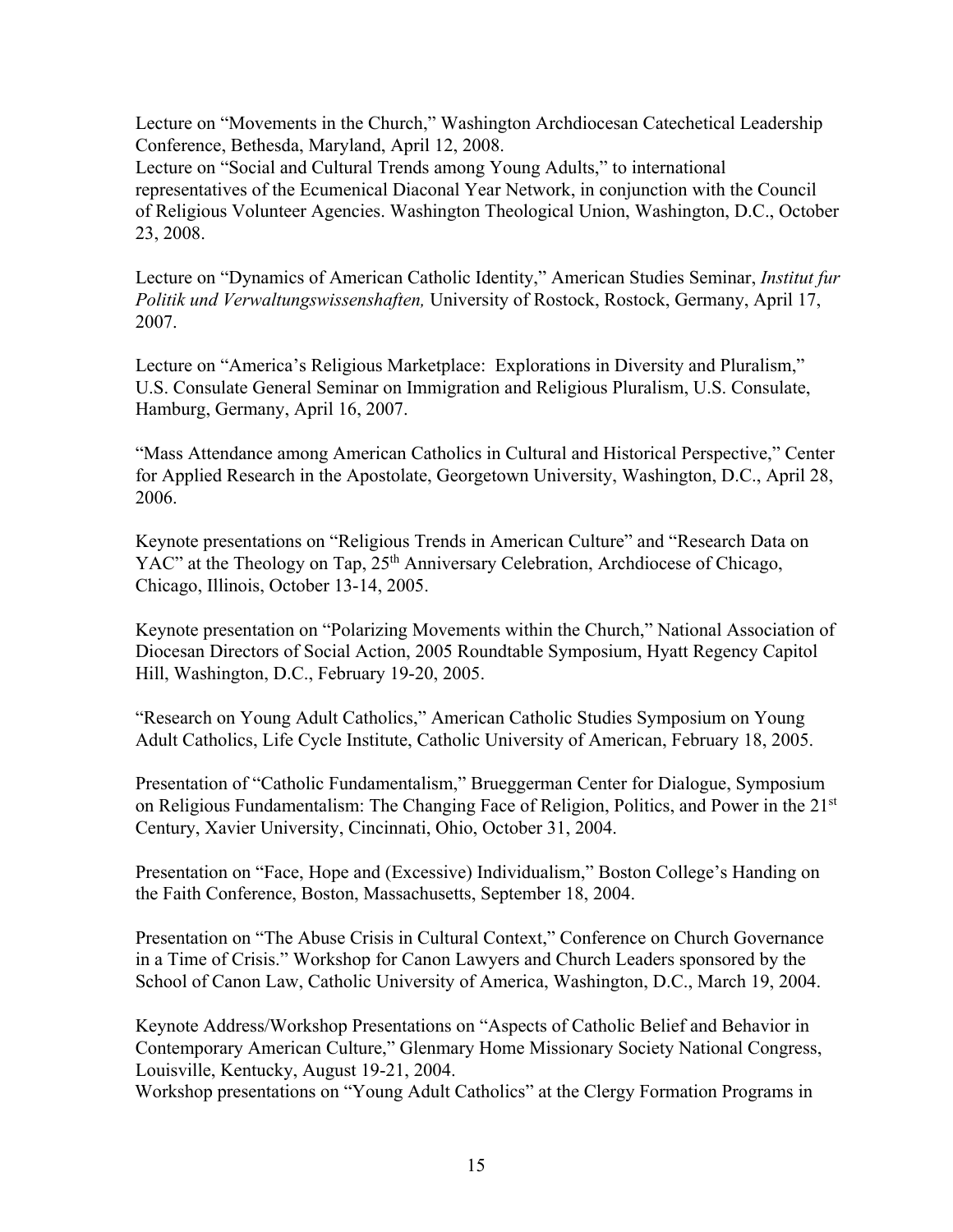the dioceses of Memphis, Tennessee, and Wichita, Kansas, October 23; November 13, 2003.

"A Glue That Holds(?): Catholic Identity in the Postmodern Context," paper presented at Society for the Scientific Study of Religion Annual Meeting, Norfolk, Virginia, October 25, 2003.

Respondent to two Keynote Presentations at the Annual Meeting of the Conference of Major Superiors of Men, Louisville, Kentucky, August 7-8, 2003.

"The New Faithful: Facts and Fiction," Religion in America Seminar. Cushwa Center for the Study of American Catholicism. University of Notre Dame, Notre Dame, Indiana, April 12, 2003.

"Institutionalized Religion as a Conduit for Community Service, Social Capital, and Civic Engagement among Young Adults," MacArthur Foundation Research Network on the Transitions to Adulthood, Melrose Hotel, Washington, D.C., December 5, 2002.

"Young Adults: A Catholic and Evangelical Comparison," Secretariat for Family, Laity, Women and Youth Workshop, National Meeting of the United States Conference of Catholic Bishops, Washington, D.C., November 10, 2002,

"'Can They Hear Us?': The Church's Language of Mission," Conference of Major Superiors of Men, 2002 Assembly. Philadelphia, Pennsylvania, August 7-10, 2002.

"On Religious Intermarriage," FADICA Midwinter Meeting, Registry Hotel, Naples, Florida, January 25, 2002.

Keynote addresses on "Young Adult Catholics" at the 41st Chapter of the Capuchin Franciscan Province of St. Joseph, St. John's Center, Plymouth, Michigan, June 3, 2002 and at the Marist Provincial Meeting, Mundelein Retreat Center, Chicago, 111, June 28, 2002.

"On Naming Religious Extremists: The 'Fundamentalist' Factor," presentation at The Third Annual Kent State University Symposium on Democracy: Democracy and Religion, Free Exercise and Diverse Visions, Kent State University, Kent, Ohio, April 30, 2002.

"Young Adult Catholic Research," Cardinal Bernardin Catholic Common Ground Initiative on Young Adult Catholics. Mundelein, Chicago, March 9-11, 2001.

"Virtual Catholics: Young Adults in Contemporary American Culture," New England Convocation for Catechetical Leadership. Springfield, Massachusetts, August 22, 2001. "Cults: Encounters and Discernment," Washington Archdiocese Catechetical Leadership Association General Meeting, St. Paul's College, Washington, D.C., September 6, 2000 "Vocations and Young Adult Catholics," Conference of Major Superiors of Men National Gathering, New Orleans, Louisiana, August 15, 2000.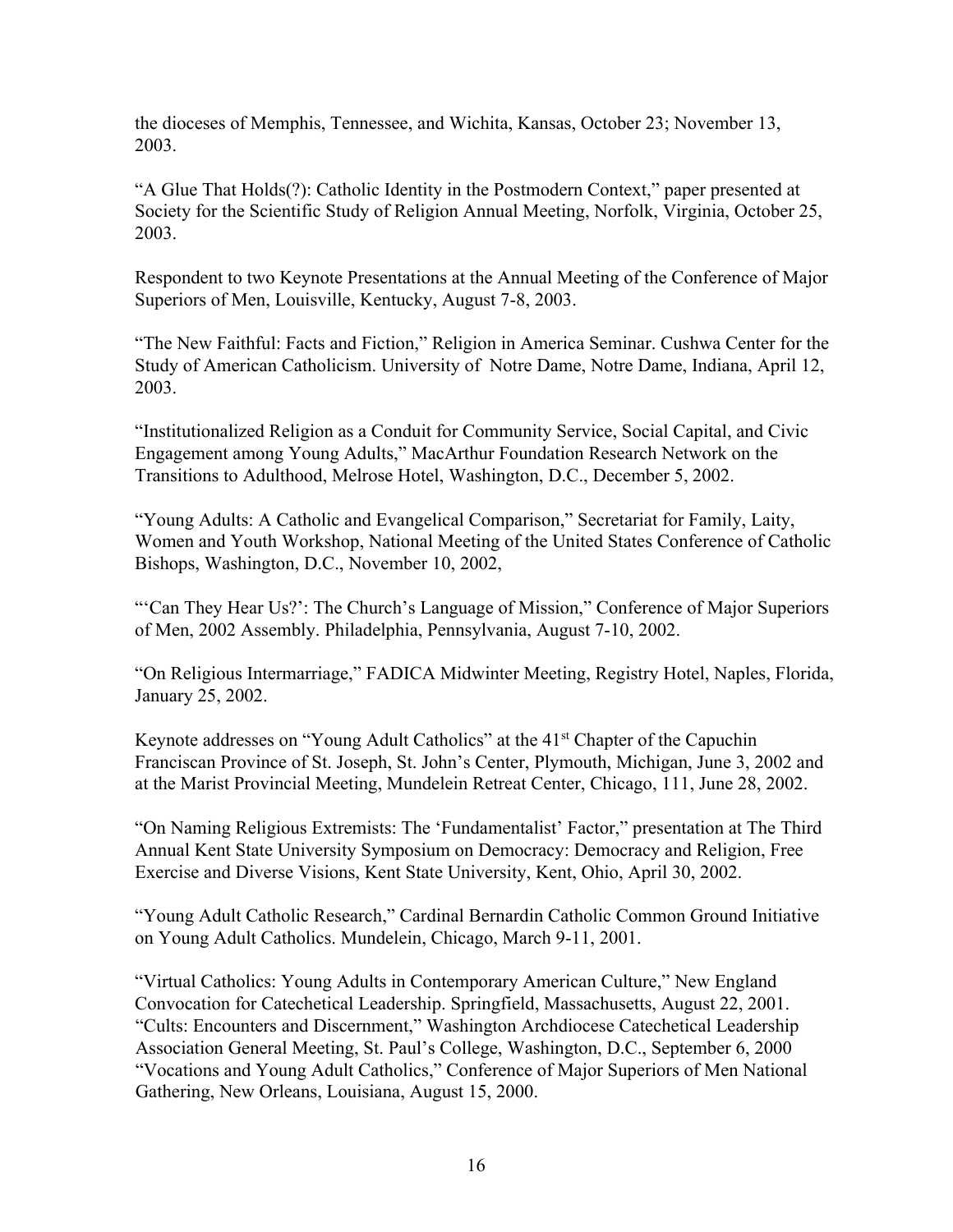"Spirituality among Young Adult Catholics," Emmanuel College, Boston, Massachusetts, November 9, 1999.

 Authors Meet Critics Session: Commentator on Anthony M. Stevens-Arroyo and Ana Maria Diaz-Stevens, *Recognizing the Latino Resurgence in US. Religion.* Society for the Scientific Study of Religion and the Religious Research Association Annual Meeting, Boston, Massachusetts, November 7, 1999.

 "Sociology of Spirituality," Society for the Scientific Study of Religion and Religious Research Association Annual Meetings, Boston, Massachusetts, November 5-7, 1999.

 "Catholics, Protestants, and the Environmental Movement," United States Catholic Conference/University of Portland Conference on Religion, Science and Environmentalism, University of Portland, Portland, Oregon, May 14-16, 1999.

 "Typologies of YACs," Annual Meeting of the Association for the Sociology of Religion, San Francisco, California, August 21-24, 1998.

 Respondent to Dr. George Winter, The Ecumenical/Interfaith Consultation on Sustainable Community Ethics, Environmental Values, and Public Policy. Washington, D.C., June 16-19, 1997.

 "The Social Construction of the 'Sacred': The Phenomenology of the Latin Tridentine Liturgy," paper presented at the Society for the Scientific Study of Religion and Religious Research Association Annual Meeting. Nashville, Tennessee, November 9-11, 1996.

 "Cultural and Social Parameters of Catholicism in Contemporary American Society," Knight- Rider School of Specialized Journalism, University of Maryland, College Park, Maryland, April 16, 1996.

 "On Religion in Contemporary American Society," Meridian International Center (Near East/South Asian Regional Project), March, June, July 1995, Washington, D.C.

 Respondent to R. Scott Appleby, *Church and Age Unite! The Modernist Impulse in American Catholicism.* College Theological Society Annual meeting, Saint Mary's College, Moraga, California, 1993.

 "On the Shepherd's Table Project," Council for Research in Values and Philosophy at The Catholic University of America, Washington, D.C., February 26, 1993.

 "Diversity and Change: Ethnic and Cultural Pluralism in American Religious Traditions," Theological College, Washington, D.C., to Seminarians Interacting Conference, October 22, 1991.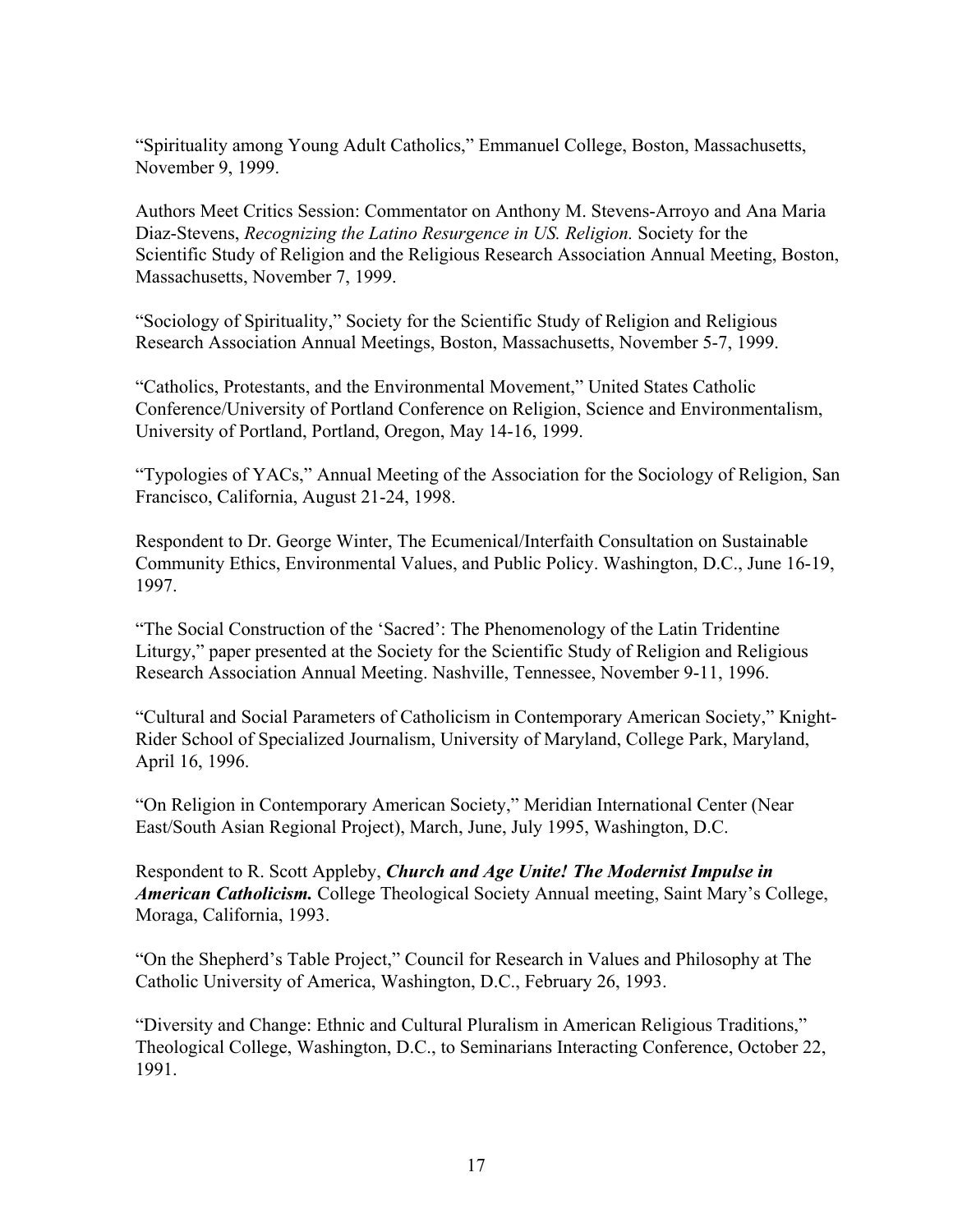"Social and Behavioral Science Perspectives on NRMS," paper presented at the Conference on Sects and New Religious Movements sponsored by the International Federation of Catholic Universities, Center for the Study of Religion and Society, Creighton University, Omaha, Nebraska, May 10-11, 1991.

 "Joseph Campbell and the Contemporary American Spiritual Milieu," Joseph Campbell Phenomenon Conference, Georgetown University Conference Center, Washington, D.C., April 5-9, 1991.

 "Catholic Fundamentalism," Annual Meeting of the American Society of Church History. New York, New York, December 11-13, 1990.

 "A Case Study of Religion and Volunteerism in the Culture of Modernity," Annual Meeting of the Society for the Scientific Study of Religion, Virginia Beach, Virginia, November 9-11, 1990.

 Discussant. Authors Meet Critics. Annual Meeting of the Association for the Sociology of Religion, Washington, D.C., August 9-10, 1990.

 "Religious Volunteerism and Care for the Homeless: A Case Study of the Shepherd's Table," Conference on Religion, Health, and the Independent Sector in American Culture, Center for the Study of Religion and American Culture. Indiana University-Purdue University at Indianapolis. April 5-6*,* 1990.

 "On Catholic Fundamentalism," Bishops and Scholars Conference. Gulf Shores, Alabama, October 1-3, 1989.

 "Quandary of Dissent on the Catholic Right," paper presented at the annual meeting of the American Sociological Association, Atlanta, Georgia, August 22-24, 1989.

 "Elements of Catholic Fundamentalism," Annual Meeting of the College Theological Society Meeting, Rochester, New York, June 1-3, 1989.

 Respondent to James Hitchcock, "Fundamentalism Observed," Public Conference of the Fundamentalist Project of the American Academy of Arts and Sciences, University of Chicago, November 15-17, 1988.

 "Sects, Cults and NRMs," Chicago Archdiocese Jesus Day VII: On the Eve of a New Century, October 10, 1987.

 "A Commentary on *Gaudium et Spes,* Chapter II: On the Proper Development of Culture," Symposium commemorating the promulgation of the Second Vatican Council's Pastoral Constitution *Gaudium et Spes*, The Catholic University of America, Washington, D.C., April 28-29, 1987.

"Catholic Traditionalism in America," paper presented at the Cushwa Center for the Study of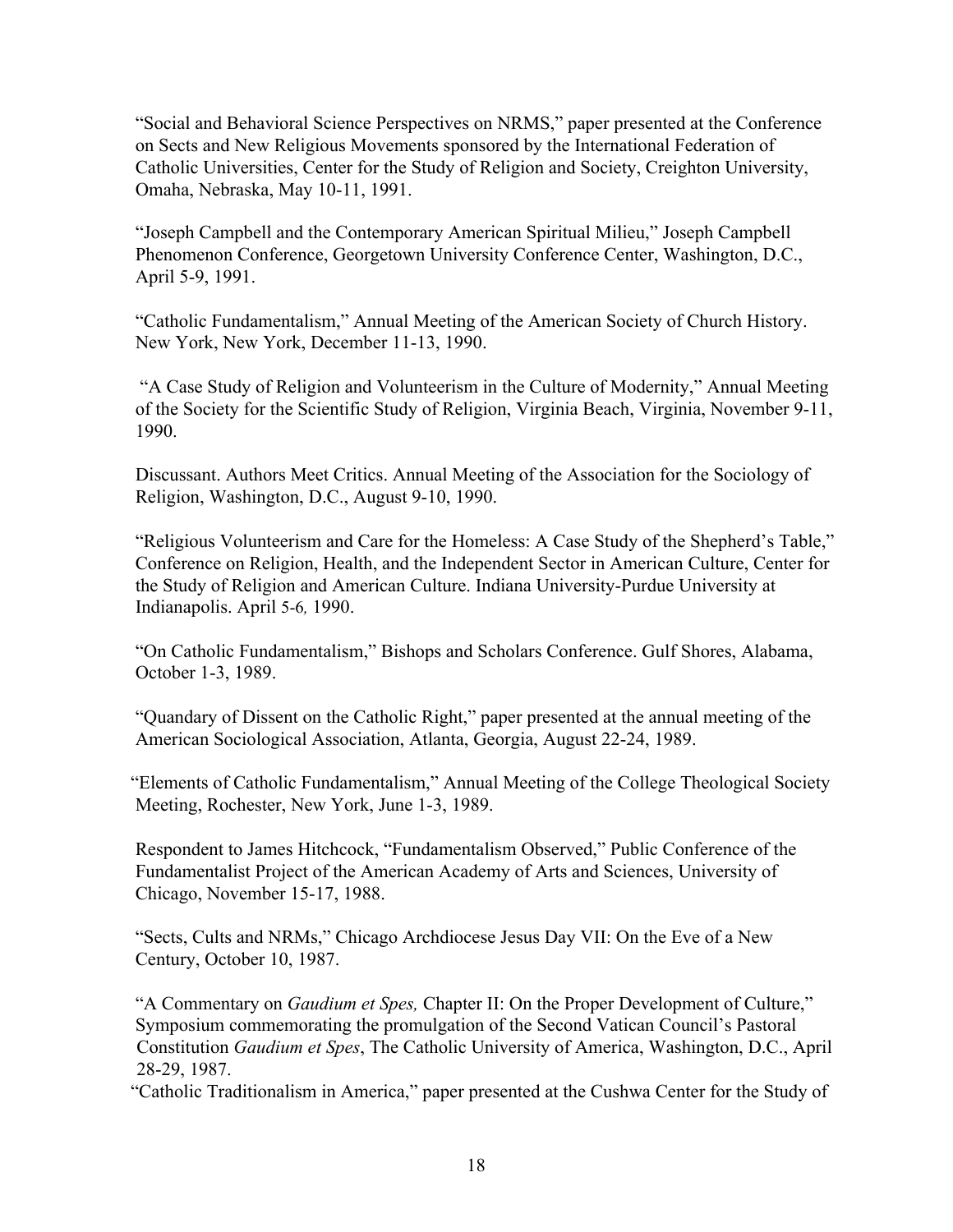American Catholicism, University of Notre Dame, South Bend, Indiana, March 14, 1986.

"Sects and Cults: Implications for Catholic Educators," presentation at the National Catholic Educational Association Meeting, Georgetown University, Washington, D.C., June 24-26, 1986.

Session Chair on "Religion and Acculturation" for The Culture of American Catholicism, a Conference on Religion in American Culture, Cushwa Center for the Study of American Catholicism, University of Notre Dame, Notre Dame, Indiana, October 3-5, 1985.

"New Religious Movements: North American Theories and South American Realities," paper presented at the annual meeting of the Association for the Sociology of Religion, Washington, D.C., August 23-26, 1985.

Respondent to J. Gordon Melton's, "View from the Outside" (June 15, 1985) and to "The Transformation of American Women Religious," Indiana University/Purdue University Center for American Studies Conference on Re-visioning America: Religion and the Life of the Nation, Indianapolis, Indiana, March 30, June 15, 1985.

"Catholic Traditionalism in America: Sociological Aspects of a Value-Oriented Religious Movement," paper presented at the annual meeting of the Society for the Scientific Study of Religion, Baltimore, Maryland, October 31-November 1, 1981.

"The Shakers in Monastic Perspective," paper presented at the Ohio-Indiana Mid-Continent American Studies Association Convention in New Harmony, Indiana, April 5-7, 1979.

"American Culture and Asian Spirituality," paper presented at the Conference on Contemplation and Modern Society at Columbia University, New York, New York, December 5-7, 1978.

# **Select Media Presentations:**

September 9: Online Webinar Podcast Presentation on "Creation Care: What & Why?" for the Franciscan Action Network Season of Creation Initiative (September 9, 2021).

Panelist presenting on Catholic Apocalypticism, The Museum of American Religious History Podcast on "America Still Believes: How Do Our Religious Views of History's End Effect American Political Behavior – Past and Present" (March 30, 2021).

 Profiled on immigration issues in the Spring 2020 *CatholicU Magazine of the Catholic University of America*. See, "Around Catholic," p. 17.

 Television interview with Katharine Gillan (*Agence France-Presse*) on the social and religious aspects of Appalachian Snake handling cults in the American religious experience, May 17, 2018.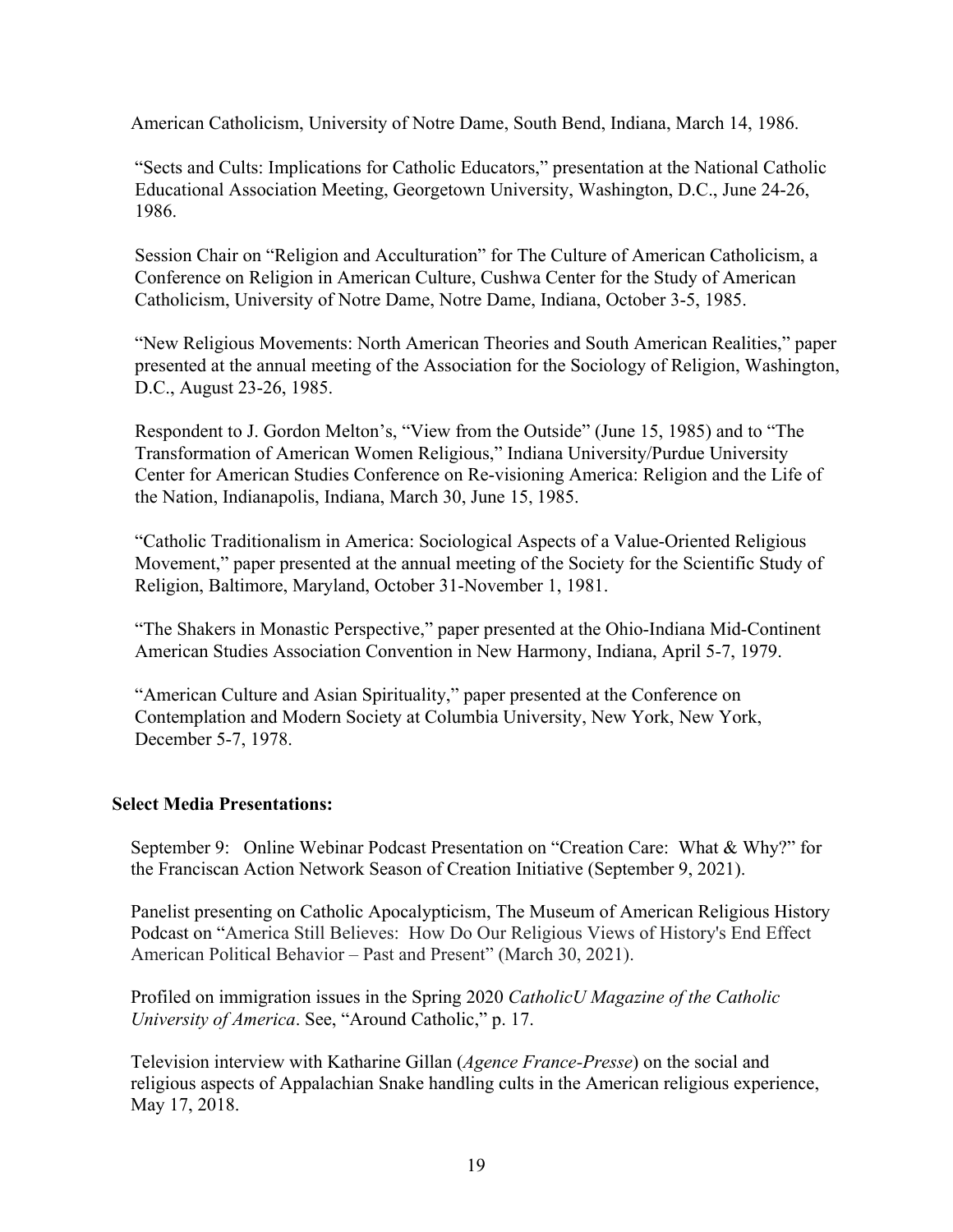Guest appearance on "Religious Responses to the Environmental Crisis," WERA Radio Program hosted by Leonard Robinson, Arlington, Virginia, June 1, 2016.

 "The Encyclical as Textbook" feature on teaching *Laudato Si*' in my HSEV 102 class, The Catholic University of America 2015-2016 Annual Report, 15.

 Guest appearance on "The State of American Catholicism," Julie Rose *Top of the Mind*, BYU Radio, Salt Lake City, Utah, September 18, 2015.

 Television interview with Hannalore Veit, ORF—Austrian Public Television Network—on Catholic reforms groups in the United States, July 19, 2013.

 Interview with Tom Roberts, NCR on issues related to the religious engagement with the environment. November 11, 2014. Quoted in Tom Roberts, "Reverence for life underlies Catholic case for environment," *National Catholic Reporter*, Jan. 5, 2015.

 Video interview on "Catholics and the Environment" with Jessie Abram and Chaz Muth, Catholic News Service, July 22, 2009.

Television interview with Terry Moran for *Nightline* segment on the popularity of the *Left Behind* series, aired October 18<sup>th</sup>, 2006.

Television Interview on "Young Adults," *Religion and Public Ethics Newsweekly*, Channel 26 (Maryland Public Television), August 25*,* 2002.

Radio interview with Anai Zalewski, *Voice of America*, on church attendance increases in the wake of the September 11 attack, October 2001.

Radio interview, Paulist Fathers *Overheard Program*, on young adult Catholics, September/October 1998.

Guest appearance on *Focus Television Program* on the reception among young adults of Vatican II. New Orleans, Louisiana, May 16, 2000.

Interviewed, ABC Channel 7, on the Third Secret of Fatima, June 26, 2000.

Guest appearance on National Public Radio *All Things Considered*. Discussed failed 19<sup>th</sup> century apocalyptic prophecies, May 2000.

Interviewed on Channel 5 on Heaven's Gate suicides, March 1997.

Guest appearance on Channel 20 (WDCA) program *Making a Difference* to discuss the role of religion in American culture, March 6, 1997.

Interviewed on the Television program *Worldnet Dialogue*, on the role of religion in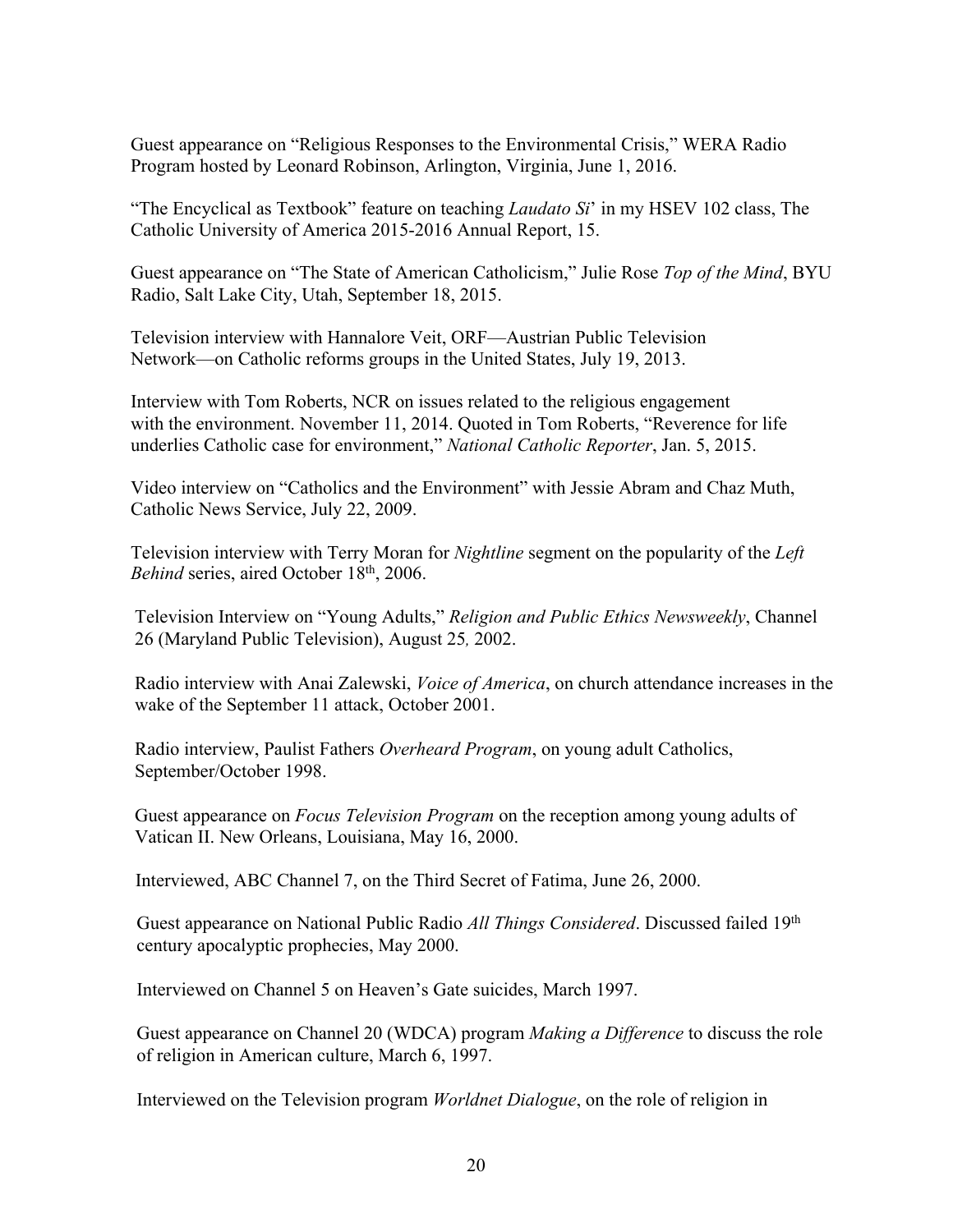American society. Washington, D.C., August 20, 1990.

Guest appearance on The Christopher's *Close Up Show*. Discussed sects and cults in America, New York, New York, October 30, 1986.

Radio Interview, Station KCUR, Kansas City, Missouri, on Roman Catholic Traditionalist Movement, August 29, 1985.

#### **Administrative Experience/Committee Assignments/University Service:**

University Faculty Grievance Committee (2021 – present)

STRS Anti-Racism Committee (2019 – present)

Advisory Council, University Honors Program (2020 – present)

Advisory Board, The American Catholic History Research Center and University Archives  $(2012 - present)$ 

Chair/member, STRS Committee on Hispanic Initiatives (2012 – present)

Alternate, STRS Committee on Appointments and Promotions (2012 – present)

STRS Assessment Committee (2012 – present)

Area Director, Religion and Culture Program (2011 – 2017)

STRS Executive Council (2011 - 2017)

Acting Area Director, Religion and Culture (2011).

Advisory Council, University Archives (2012 – present).

*Ad hoc* Committee to Re-Name the LCI, Chair (2009).

Academic Senate, Committee on Appointments and Promotions (2008 - present).

Honors Program Advisory Council (2010 - present).

Liaison, Association of American Catholic Colleges and Universities and the Catholic Coalition on Climate Change (2010 - 2019).

STRS M.A. Committee Chair (2008 - present).

Church History Search Committee (2008).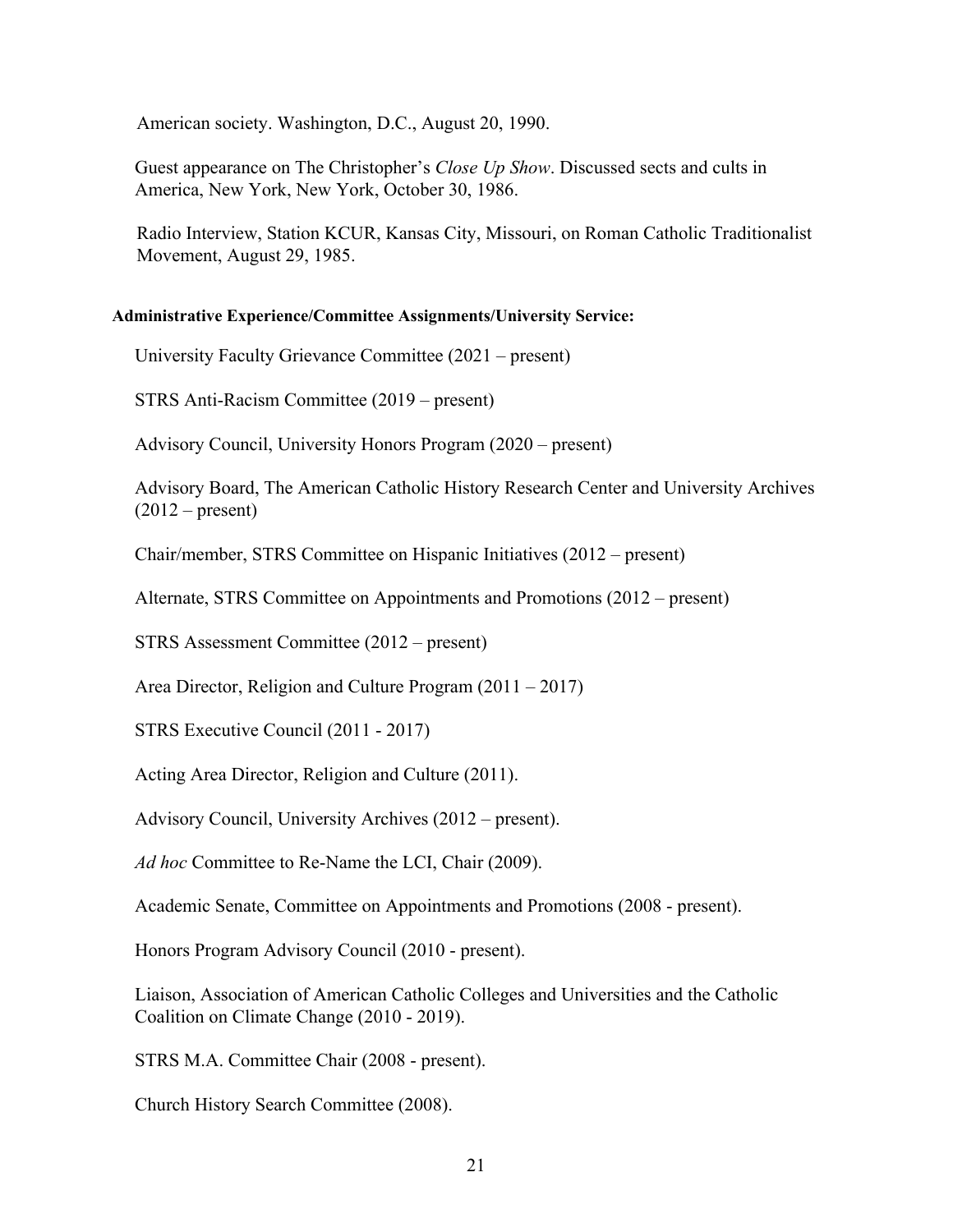Steering Committee, American Catholic Studies Program (2000 - present).

School of Theology and Religious Studies Dissertation Committee, Chair (2003 – 2007).

School of Theology and Religious Studies Committee on Appointments and Promotions (2003 - present).

Discussant, University Reader's Program for Incoming Freshman (1999 - 2004).

Academic Senate, Committee on Committees and Rules (1996 - 1999; [chair] 1999 - 2002). School of Religious Studies Representative to the Academic Senate (1999 - 2001).

Member, University Middle States Evaluation Committee on Undergraduate Education (1998).

Advisory Committee, Life Cycle Institute (1994,1998; 2002 - 2003).

Member of *ad hoc* university and departmental committees on: Academic Needs, Computer Information and Technology (1995); Environmental Studies (1998); the Relationship Between Theology and Religious Studies (2000); Reorganization of the Life Cycle Institute (2003).

Assistant Chair, Department of Religion and Religious Education (1993-1994).

School of Theology and Religious Studies Academic Freedom Committee (1991-1993).

Faculty Seminar Coordinator, Department of Religion and Religious Education (1985 - 1987).

Undergraduate Committee, Department of Religion and Religious Education (1983 - 1993).

School of Religious Studies Library Committee (1985 - 1989).

Faculty Recording Secretary, Department of Religion and Religious Education (1984 - 1985).

Graduate Assistant, Allied Health and Gerontology Center, University of Kansas, Lawrence, Kansas, June, 1981-August, 1981. Responsibilities included preparing abstracts for the Governor's White House Conference on Aging and analysis of a Human Resources Assessment Survey conducted by the Center.

Director, Columbia College Extended Studies Division Branch Location, Topeka, Kansas, August, 1978 -January, 1980. Responsibilities included faculty recruitment, faculty evaluation, student advising, and coordinating Veteran's Administration affairs.